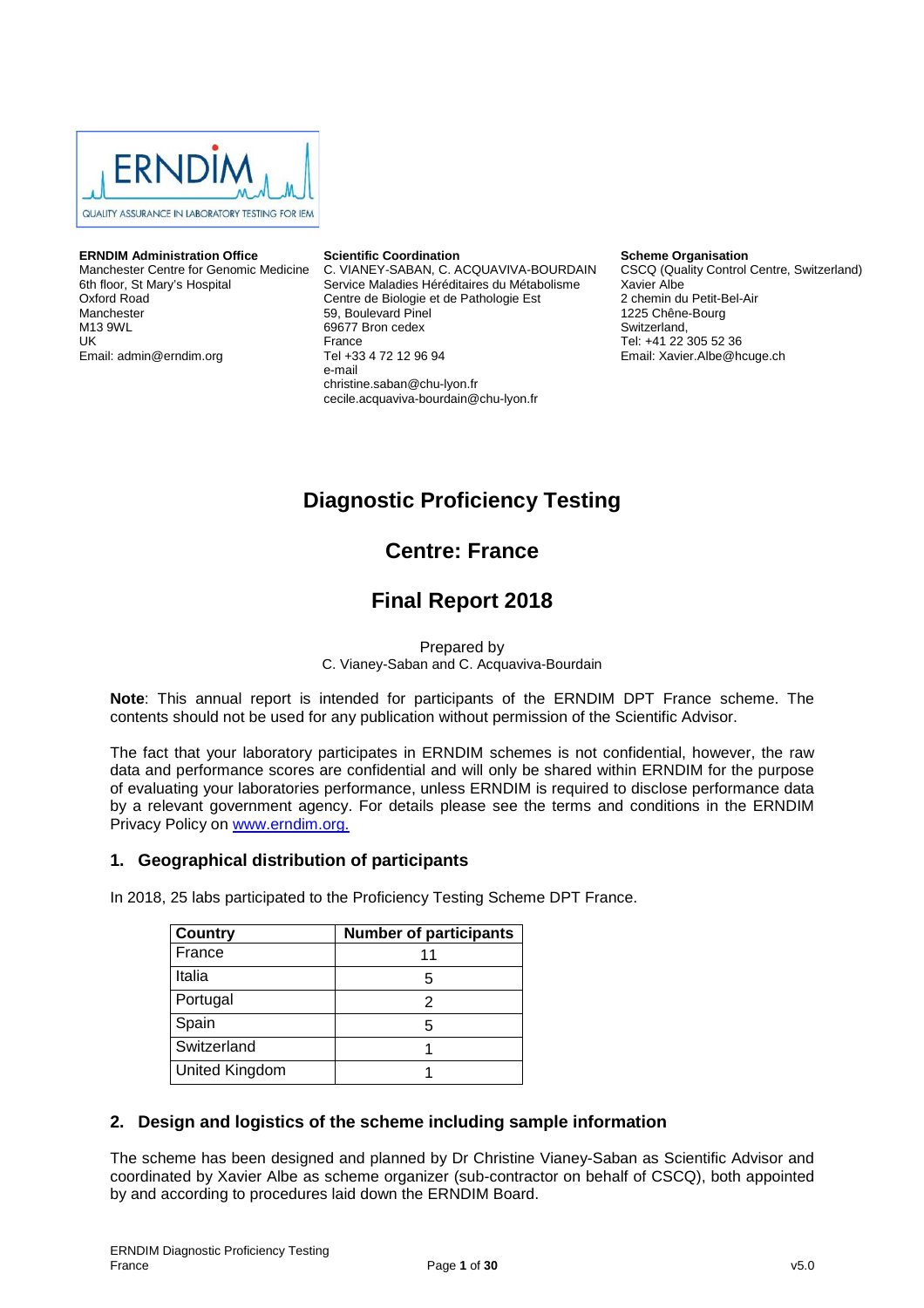CSCQ dispatches DPT EQA samples to the scheme participants and provides a website for on-line submission of results and access to scheme reports. Existing DPT and Urine MPS scheme participants can log on to the CSCQ results submission website at: https://cscq.hcuge.ch/cscq/ERNDIM/Initial/Initial.php

| l 2 survevs | 2018-1: patients A, B and C |
|-------------|-----------------------------|
|             | 2018-2: patients D, E and F |

#### **Samples**

- Patient A: DPD def. This sample has been sent to all labs participating to the DPT scheme in Europe
- − Patient B: MPS VII
- − Patient C: SCHAD def.
- − Patient D: GAI low excr.
- − Patient E: OAT def.
- − Patient F: DPD def.

Samples have been kindly provided by Petr Chrastina, Prague, Czech Republic, and Fréderique Sabourdy, Toulouse, France. All other urine samples have been provided by the Scientific Advisors. The samples have been heat-treated. They were pre-analyzed in our institute after 2 weeks at room temperature (to mimic possible changes that might arise during transport). In all six samples the typical metabolic profiles were preserved after this process.

Mailing: samples were sent by DHL, FedEx, or the Swiss Post at room temperature.

### **3. Tests**

Analyses of amino acids, organic acids, mucopolysaccharides, oligosaccharides and purines / pyrimidines are required. If you are not performing one of these assays, you can send the samples to another lab (cluster lab) but you are responsible for the results.

### **4. Schedule of the scheme**

| $-$ February 5 | Shipment of samples of Survey 1 and Survey 2 by CSCQ                  |
|----------------|-----------------------------------------------------------------------|
| - February 26  | Clinical data available on CSCQ website and start analysis of samples |
|                | (Survey 1)                                                            |
| $-$ March 12   | Reminder for website submission                                       |
| - March19      | Deadline for result submission (Survey 1)                             |
| - March 26     | Interim report of Survey 1 available on CSCQ website                  |
| $-$ May 28     | Clinical data available on the CSCQ website and start analysis of     |
|                | samples (Survey 2)                                                    |
| $-$ June 11    | Reminder for website submission                                       |
| $-$ June 18    | Deadline for result submission (Survey 2)                             |
| $-$ June 25    | Interim report of Survey 2 available on CSCQ website                  |
| - November 29  | SAB meeting: definition of critical errors                            |
| - January 17   | Annual Report with definitive scoring sent by e-mail                  |
|                |                                                                       |

# **5. Results**

All labs submitted results for both surveys, but one lab did not enter results for one sample of the  $1<sup>st</sup>$ survey.

|                    | <b>Survey 1</b> | <b>Survey 2</b> |
|--------------------|-----------------|-----------------|
| Receipt of results | 25              | 25              |
| No answer          |                 |                 |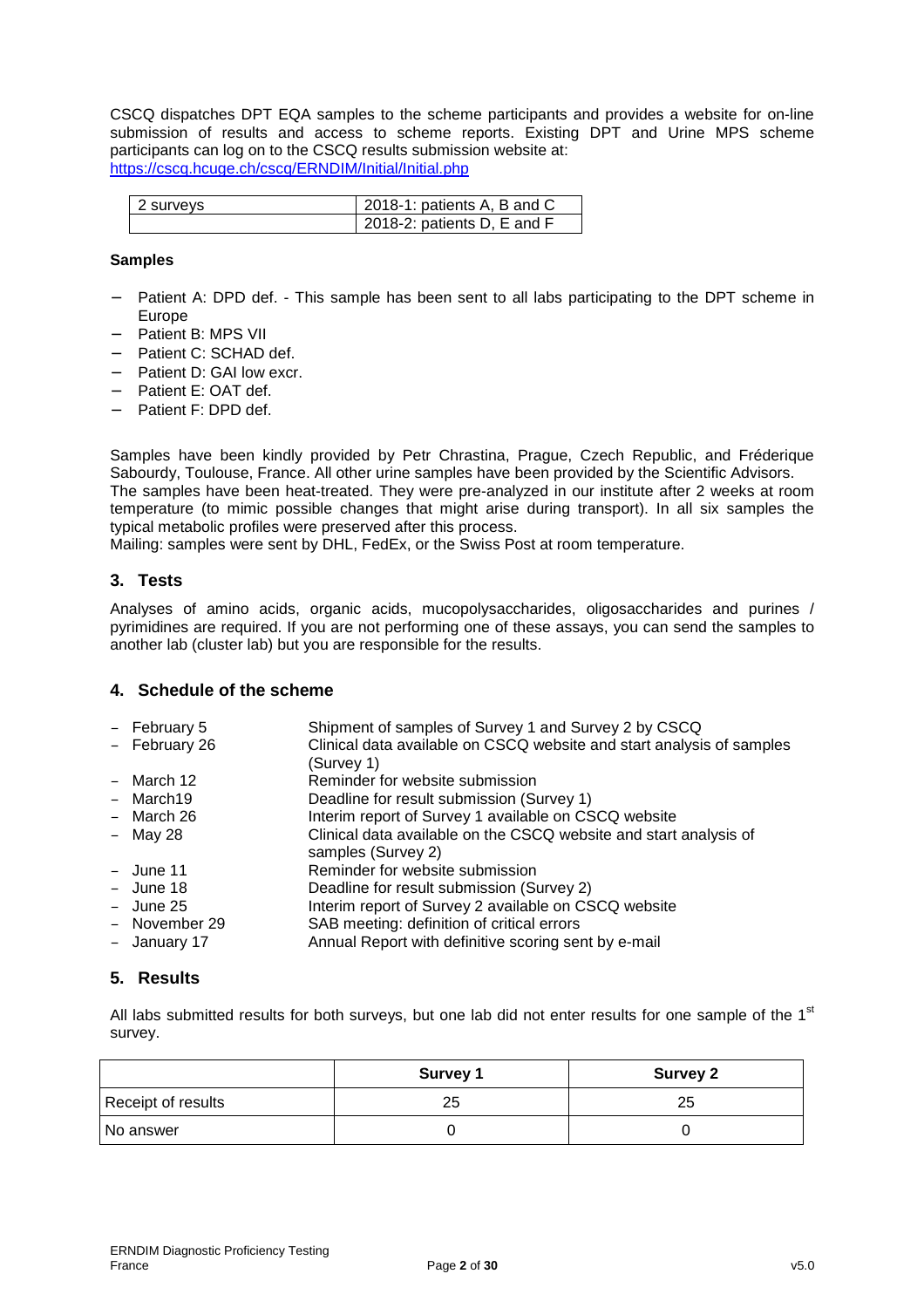# **6. Web site reporting**

The website reporting system is compulsory for all centres. Please read carefully the following advice:

- Selection of tests: **don't select a test if you will not perform it**, otherwise the evaluation program includes it in the report.
- **Results** 
	- Give quantitative data as much as possible.
	- Enter the key metabolites with the evaluation **in the tables** even if you don't give quantitative data.
	- If the profile is normal: enter "Normal profile" in "Key metabolites".
	- **Don't enter results in the "comments" window**, **otherwise your results will not be included in the evaluation program.**
- Recommendations = **advice for further investigation**.
	- Scored together with the interpretative score.
	- Advice for treatment are not scored.
	- **Don't give advice for further investigation in "Comments on diagnosis"**: it will not be included in the evaluation program.

### **7. Scoring and evaluation of results**

Information regarding procedures for establishment of assigned values, statistical analysis, interpretation of statistical analysis etc. can be found in generic documents on the ERNDIM website. The scoring system has been established by the International Scientific Advisory Board of ERNDIM. Two criteria are evaluated: 1) analytical performance, 2) interpretative proficiency also considering recommendations for further investigations.

| A | Analytical performance                          | Correct results of the appropriate tests  |  |
|---|-------------------------------------------------|-------------------------------------------|--|
|   |                                                 | Partially correct or non-standard methods |  |
|   |                                                 | Unsatisfactory or misleading              |  |
|   | Interpretative proficiency &<br>Recommendations | Good (diagnosis was established)          |  |
|   |                                                 | Helpful but incomplete                    |  |
|   |                                                 | Misleading or wrong diagnosis             |  |

The total score is calculated as a sum of these two criteria. The maximum to be achieved is 4 points per sample. The scores were calculated only for laboratories submitting results.

Scoring and certificate of participation: scoring is carried by a second assessor who changes every year as well as by the scientific advisor. The results of DPT France 2018 have been also scored by Dr Brian Fowler, from DPT Switzerland. At the SAB meeting in Leiden on November  $29<sup>th</sup>$ , the definitive scores have been finalized. The concept of critical error was introduced in 2014. A critical error is defined as an error resulting from seriously misleading analytical findings and /or interpretations with serious clinical consequences for the patient. Thus labs failing to make a correct diagnosis of a sample considered as eligible for this category will be deemed not to have reached a satisfactory performance even if their total points for the year exceed the limit set at the SAB. For 2018, the SAB decided that sample B (MPS VII) has to be considered as a critical error for the labs who did not conclude to a lysosomal storage disorder nor advised to perform mucopolysaccharides analysis since the clinical presentation was highly suggestive. Non identification of an increase of ornithine in sample E (OAT deficiency) has also been considered as a critical error by the SAB.

A certificate of participation will be issued for participation and it will be additionally notified whether the participant has received a performance support letter. This performance support letter is sent out if the performance is evaluated as unsatisfactory. Two performance support letters will be sent by the Scientific Advisor for 2018. Any partial submitters will receive a letter from the ERNDIM Executive Administrator, Sara Gardner.

# **7.1. Score for satisfactory performance**

At least 15 points from the maximum of 24 (62%).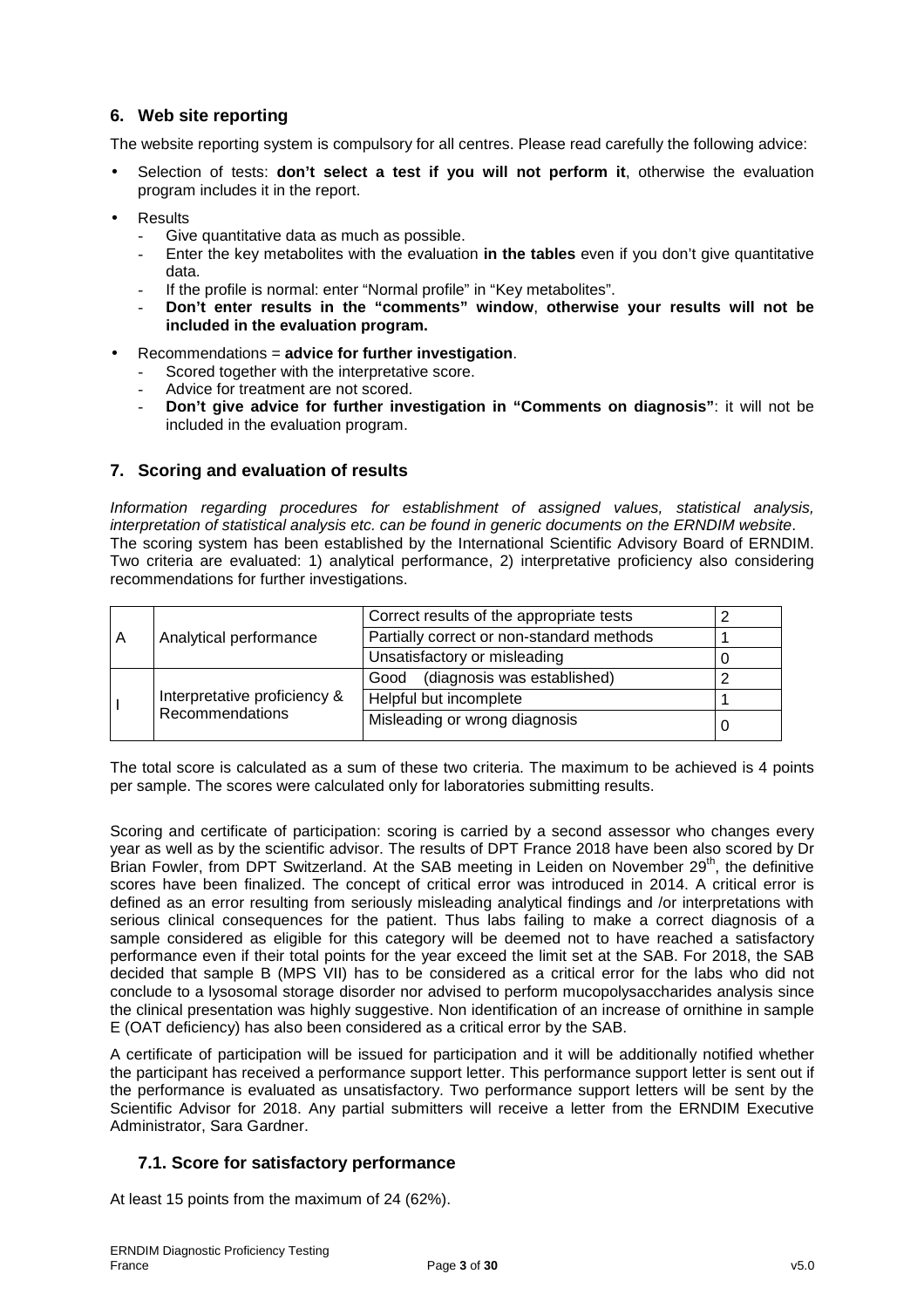# **8. Results of samples and evaluation of reporting**

### **8.1. Creatinine measurement for all samples**

Creatinine determination was satisfying for all labs in 2018. There were no incorrect values, nor systematic error. Creatinine values are expressed in the figure as the ratio of each measurement over the median for all labs.

CV is <7.4 % for all samples (3.6 % – 7.4 % for low creatinine values), without outliers, and this is similar to the interlab CV 2017 for Special Assay in urine (6.8 %,  $n = 172$ ).



| Sample A B C D E F                   |  |  |                                  |  |
|--------------------------------------|--|--|----------------------------------|--|
| Median 5.53 4.51 0.86 7.00 3.19 2.50 |  |  |                                  |  |
|                                      |  |  | SD 0.07 0.11 0.01 0.09 0.04 0.02 |  |

Table I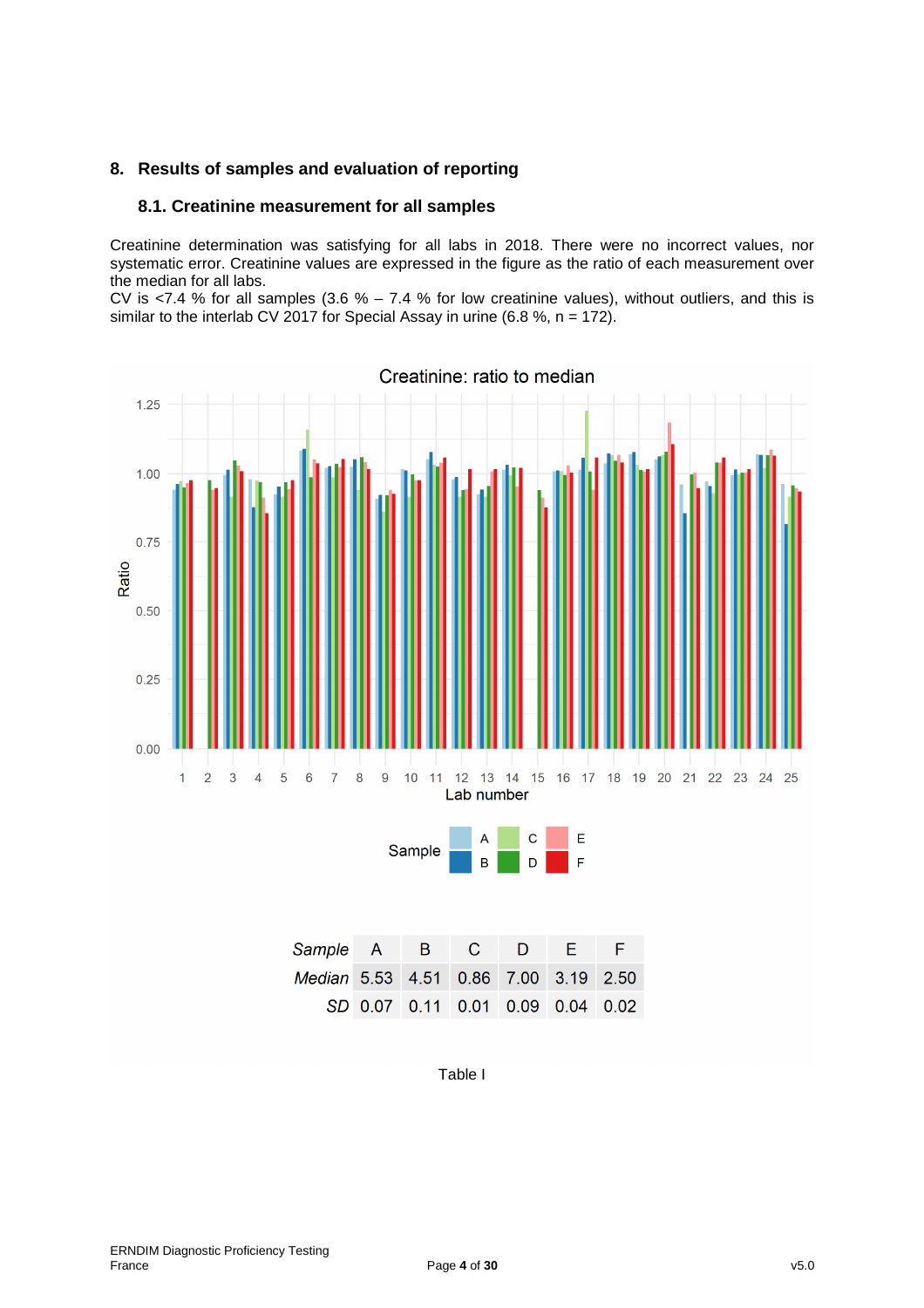# **8.2. Patient A – Dihydropyrimidine dehydrogenase (DPD) deficiency (DPYD gene)**

### **Patient details provided to participants**

This female patient was referred at the age of 18 years with suspicion for multiple sclerosis based on MRI scan. Since the age of 5 years mental retardation and cognitive impairment was observed. Urine was collected at the age of 20 years.

#### **Patient details**

The diagnosis of dihydropyrimidine dehydrogenase (DPD) deficiency was confirmed by measurement of DPD activity and molecular genetic analysis of DPYD gene.

This sample has been distributed to all labs participating to DPT schemes. Details have been presented by Petr Chrastina (DPT Czech Republic) during the ERNDIM workshop on September 4<sup>th</sup> (available on ERNDIM website).



#### **Pyrimidine metabolism**

Dihydropyrimidine dehydrogenase deficiency can present with two clinical phenotypes:

- − A paediatric form, with epilepsy, motor and mental retardation, often associated with generalized hypertonia, hyperreflexia, growth delay, dysmorphic features including microcephaly. It is due to a complete DPD enzyme deficiency.
- An adult form: patients are asymptomatic except if they receive 5-flurouracil, a pyrimidine analogue, an antineoplastic drug. The toxicity manifests with profound neutropenia, stomatitis, diarrhoea and neurological symptoms. It is due to partial DPD deficiency

The pathophysiology of the disease is due to accumulation of thymine and uracil, but also to reduction of β-alanine, a neurotransmitter.

There is no treatment for the paediatric form. In adults, discontinuation of 5-flurouracil results in a slow resolution of symptoms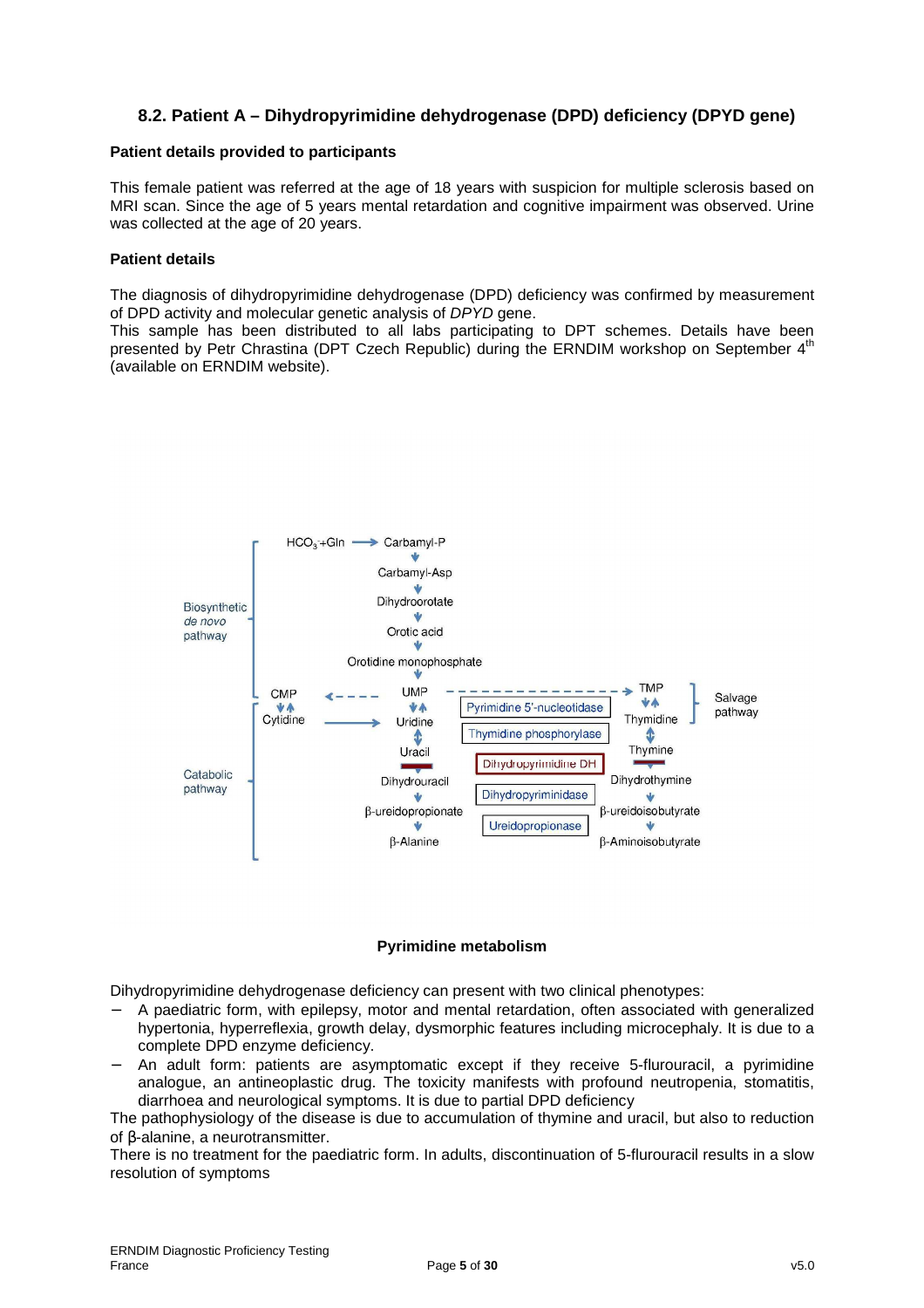### **Analytical performance**

All labs but one performed **organic acids**, and all of them reported an increase of **thymine** (median 40 mml/mol creat – range: 17.9 – 103; n = 7) and of **uracil** (median 150 mml/mol creat – range: 13.3 – 332; n = 11). Four participants mentioned that there is no increase of dihydrothymine, and three, no increase of dihydrouracil.

Dihydrouracil and dihydrothymine are increased in dihydropyrimidinase deficiency. Dihydrouracil (spectrum: 147 / 201 / 243 / 257) and dihydrothymine (same spectrum than dihydrouracil +CH2: 147 / 201 / 257 / 271) are both eluted between isovalerylglycine and adipic acid (thanks to Dr Cristiano Rizzo, Dr Odile Rigal, and Dr Pedro Ruiz Sala).



### **Spectrum of dihydrouracil di TMS**

Twelve participants performed purines & pyrimidines analysis. Eleven of them reported an increase of **thymine** (median 71 mml/mol creat – range: 52.9 – 129.3; n = 11) and an increase of **uracil** (median 150 mml/mol creat – range:  $42.2 - 178.3$ ; n = 11). Four labs reported an increase of 5-hydroxy-3methyluracil, while two mentioned that there was no increase of deoxyuridine and thymidine.

#### **Diagnosis / Interpretative proficiency**

| Most likely diagnosis                |    |
|--------------------------------------|----|
| Dihydropyrimidine dehydrogenase def. | 23 |
| <b>MNGIE</b>                         | 1  |
| Urea cycle disorder                  | 1  |
|                                      |    |
| Alternative diagnosis                |    |
| Dihydropyrimidine dehydrogenase def. | 2  |
| Dihydropyrimidinase deficiency       | 5  |
| <b>MNGIE</b>                         | 2  |
| Ureidopropionase deficiency          |    |
|                                      |    |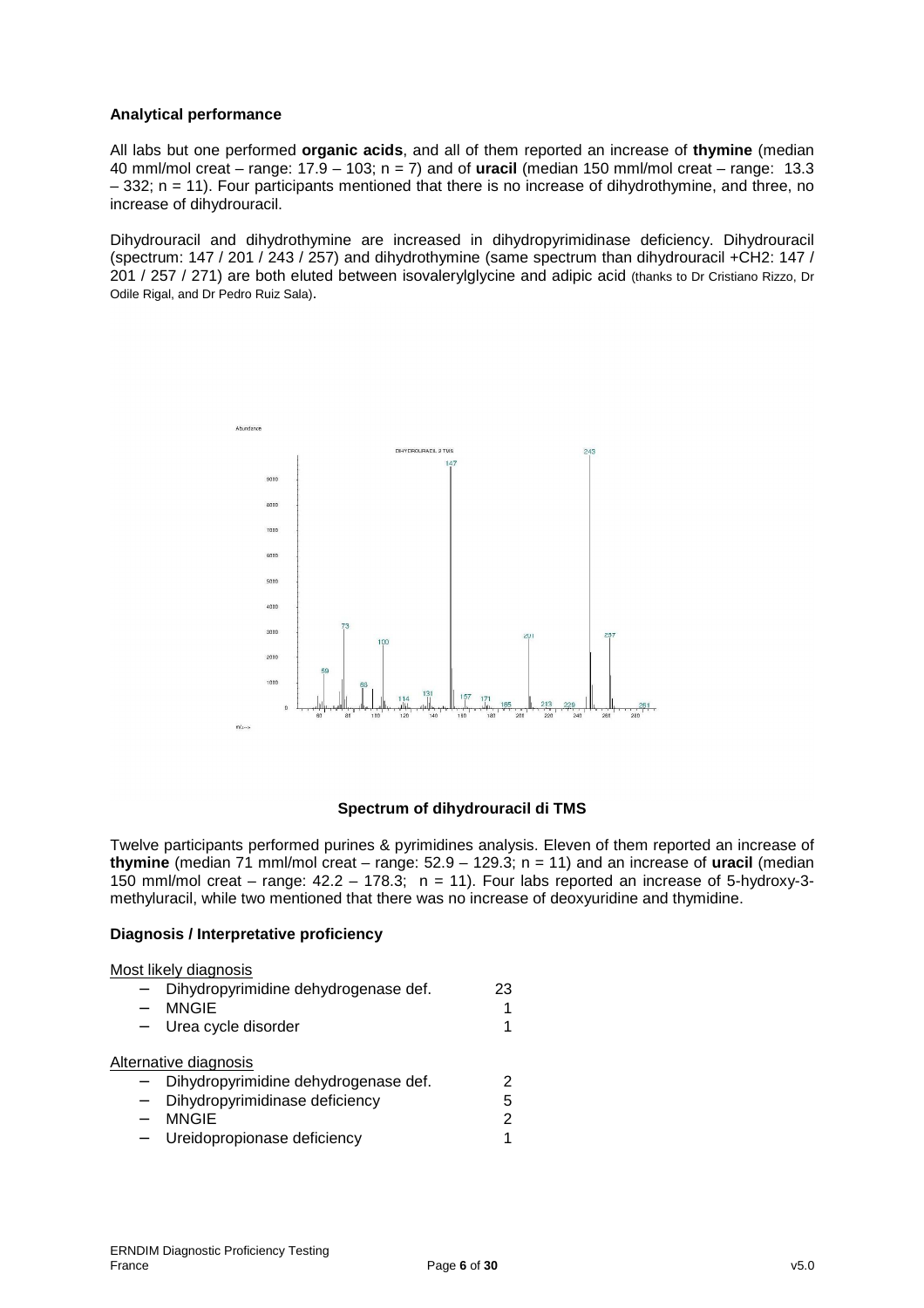# **Recommendations**

Only 11 participants advised to avoid 5-fluorouracil treatment.

### **Scoring**

Analytical performance

- − Increase of thymine (score 1)
- − Increase of uracil (score 1)

Interpretation of results

− Dihydropyrimidine dehydrogenase as first or alternative diagnosis (score 2)

### **Overall impression**

| $-$                      | Analytical performance     | $100\%$ |
|--------------------------|----------------------------|---------|
| $\overline{\phantom{0}}$ | Interpretative performance | $100\%$ |
| $\overline{\phantom{a}}$ | Overall performance        | 100 $%$ |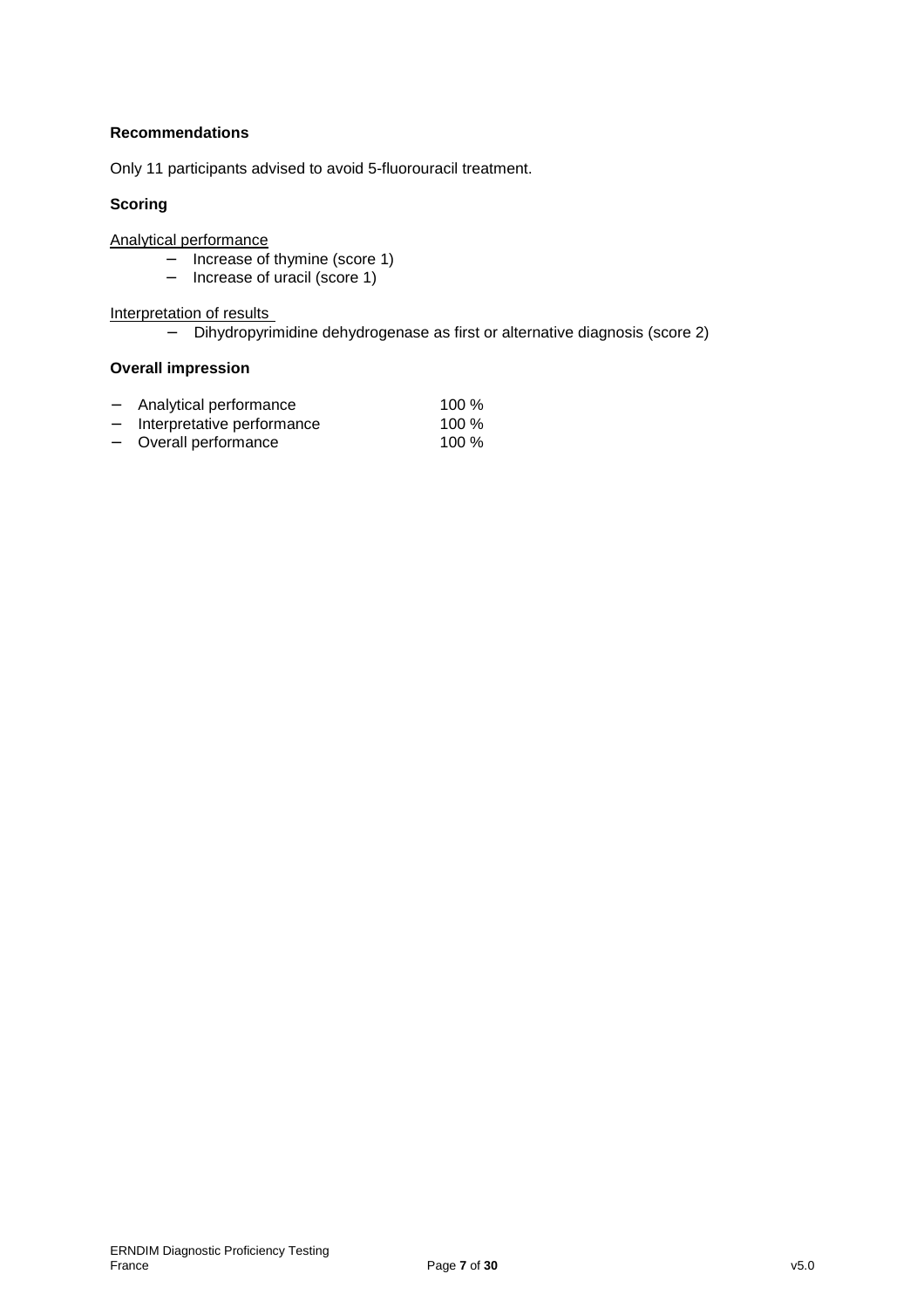# **8.3. Patient B – Mucopolysaccharidosis type VII (Sly disease - GUSB gene)**

#### **Patient details provided to participants**

This boy was referred at the age of 5 months because of hypertelorism, hepatosplenomegaly, inquinal hernias, and vertebrae deformities. The urine sample was collected at the age of 14 years.

#### **Patient details**

Diagnosis of mucopolysaccharidosis type VII (Sly disease) was confirmed enzymatically (βglucuronidase deficiency) and genetically (GUSB gene).

Sly syndrome is a very rare and variable disorder. Hydrops fetalis is the most common presentation. In our experience from ~1700 amniotic fluids investigated for non-immune hydrops fetalis, 107 fetuses were affected with LSDs. Among them, MPS VII was the most frequent etiology: 29 patients - 27% (Vianey-Saban et al, JIMD 2016;39:611). Patients who survive pregnancy have the same clinical presentation than MPS I.

GAG accumulation involves:

- − Chondroitine sulphate +++
- − Dermatan sulphate +/-
- − Heparan sulphate +/-

#### **Analytical performance**

All labs but 2 performed GAG quantification: 17 of them reported elevated GAGs, while 6 reported normal results.

Nineteen participants performed GAG fractionation (19/25). Fifteen reported abnormalities:

|                          | Increase of dermatan sulphate      | 12 |
|--------------------------|------------------------------------|----|
| $\overline{\phantom{0}}$ | Increase of heparan sulphate       | 10 |
|                          | lassassa af akanalusiting aulakata |    |

- − Increase of chondroitine sulphate 6
- − Increase of keratan sulphate 1

while 4 participants reported a normal or borderline profile.

The following figure illustrates the electrophoretic pattern we obtained in urines from patient B.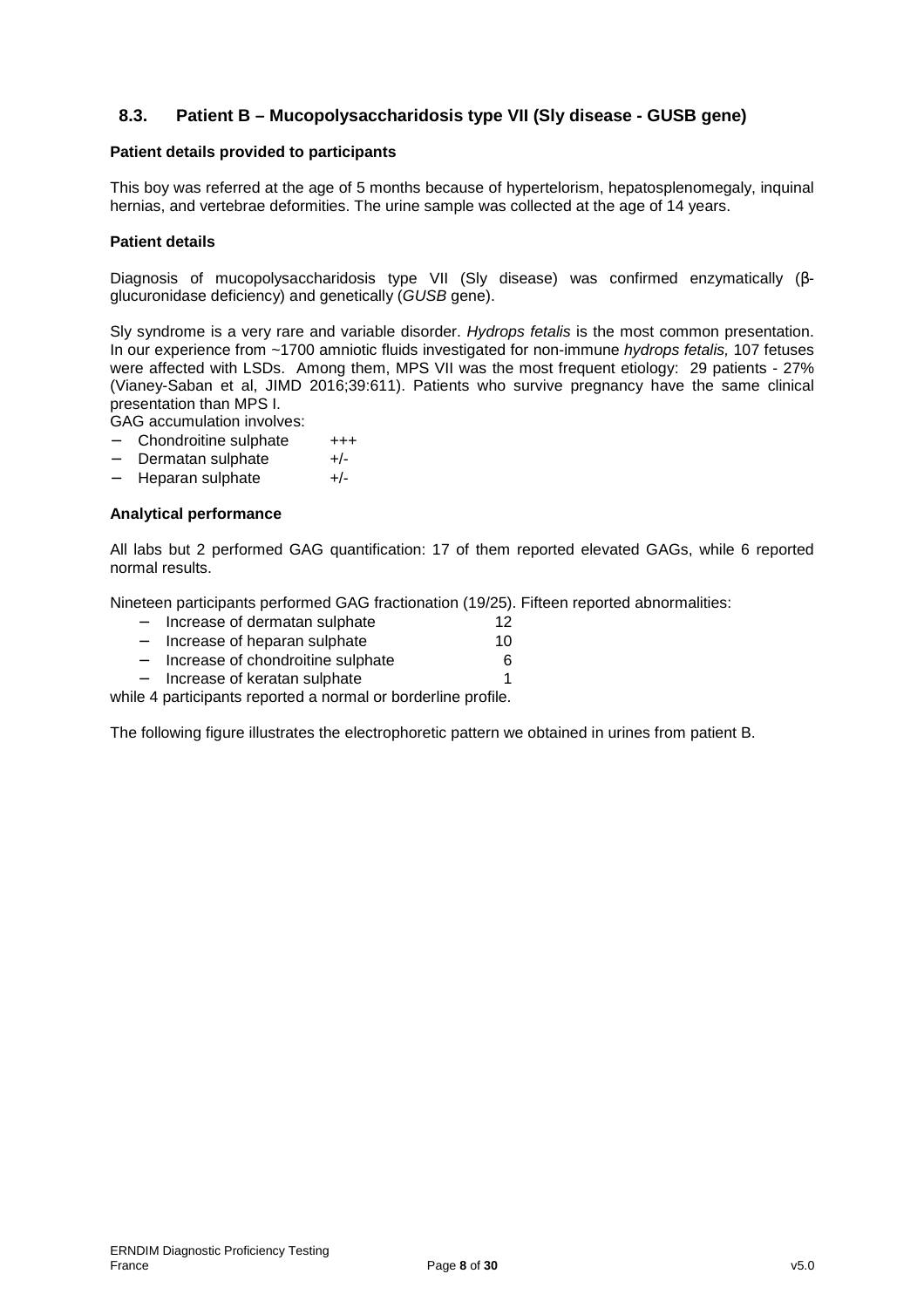

# **Electrophoretic pattern MPS patient B**

The 12 participants who performed oligosaccharides reported a normal profile.

### **Diagnosis / Interpretative proficiency**

KS: keratan sulphate

DS: dermatan sulphate HS: heparan sulphate

Most likely diagnosis

| <b>MPS VII</b>        | 13 |
|-----------------------|----|
| MPS I                 |    |
| MPS II                | 6  |
| <b>MPS VI</b>         | 3  |
| <b>MPS IVA</b>        |    |
| Mucopolysaccharidosis |    |
| No answer             |    |
|                       |    |
| Alternative diagnosis |    |
| <b>MPS VII</b>        |    |
| <b>MPS II</b>         |    |
| MPS I                 | 5  |
| <b>MPS VI</b>         | 2  |
| <b>MPS IVB</b>        |    |
|                       |    |

### **Scoring**

#### Analytical performance

- − Increase of chondroitine, dermatan and heparan sulphate (score 2)
- − Increase of heparan or dermatan or chondroitine sulphate (score 1)
- − Increase of GAGs (scored 1)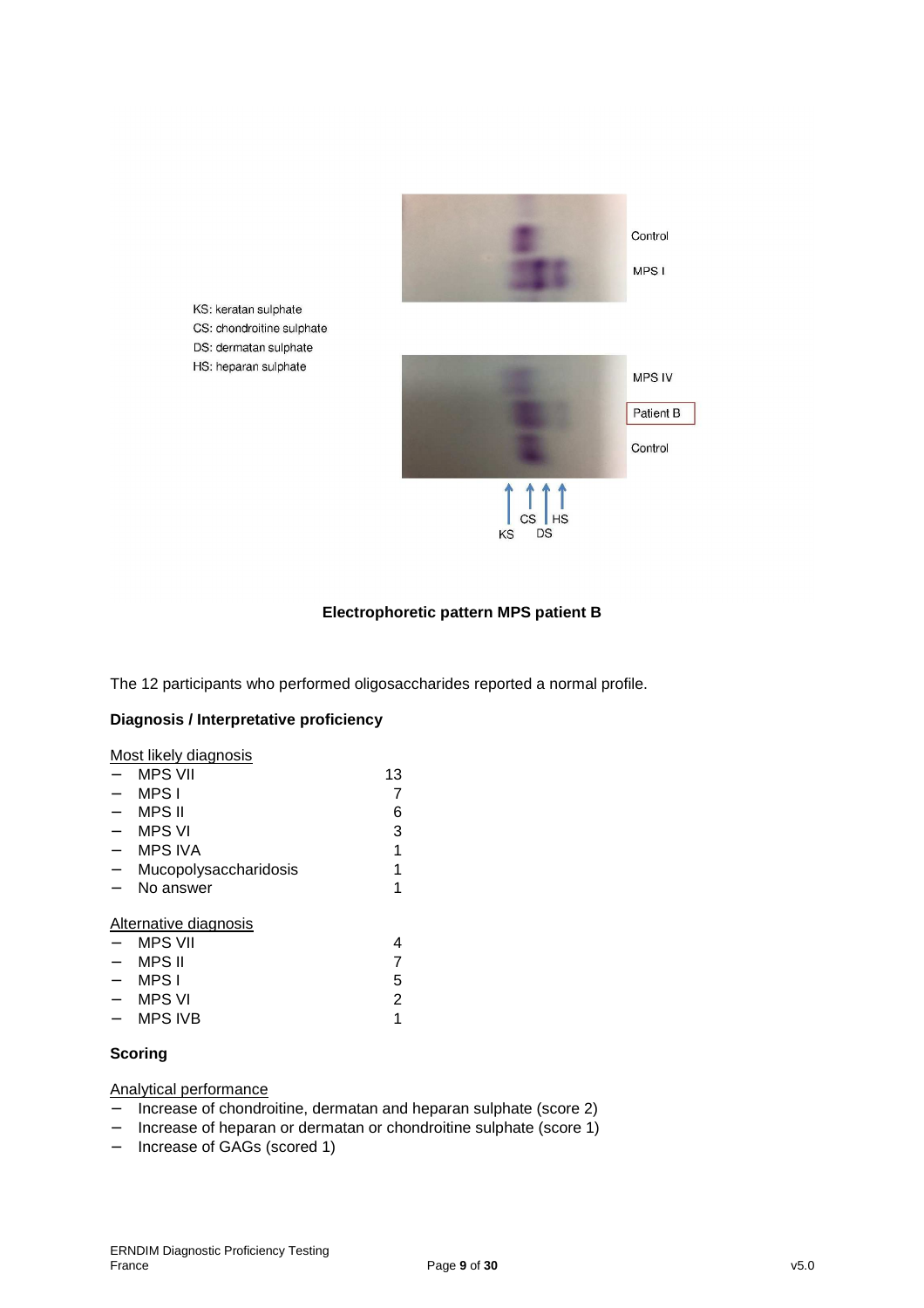Interpretation of results

- − Mucopolysaccharidosis type VII as first or alternative diagnosis, if GAGs fractionation has been performed (score 2).
- − Another mucopolysaccharidosis or diagnosis on clinical signs (score 1)

One particpant did not enter results or recommendation for patient B, whereas they entered results for patient A and patient C. The SAB decided that sample B (MPS VII) has to be considered as a critical error for the participants who did not conclude to a lysosomal storage disorder nor advised to perform mucopolysaccharides analysis since the clinical presentation was highly suggestive.

#### **Overall impression**

| -                        | Analytical performance     | 74 % |
|--------------------------|----------------------------|------|
| $\overline{\phantom{0}}$ | Interpretative performance | 80%  |
| $\overline{\phantom{0}}$ | Overall performance        | 77 % |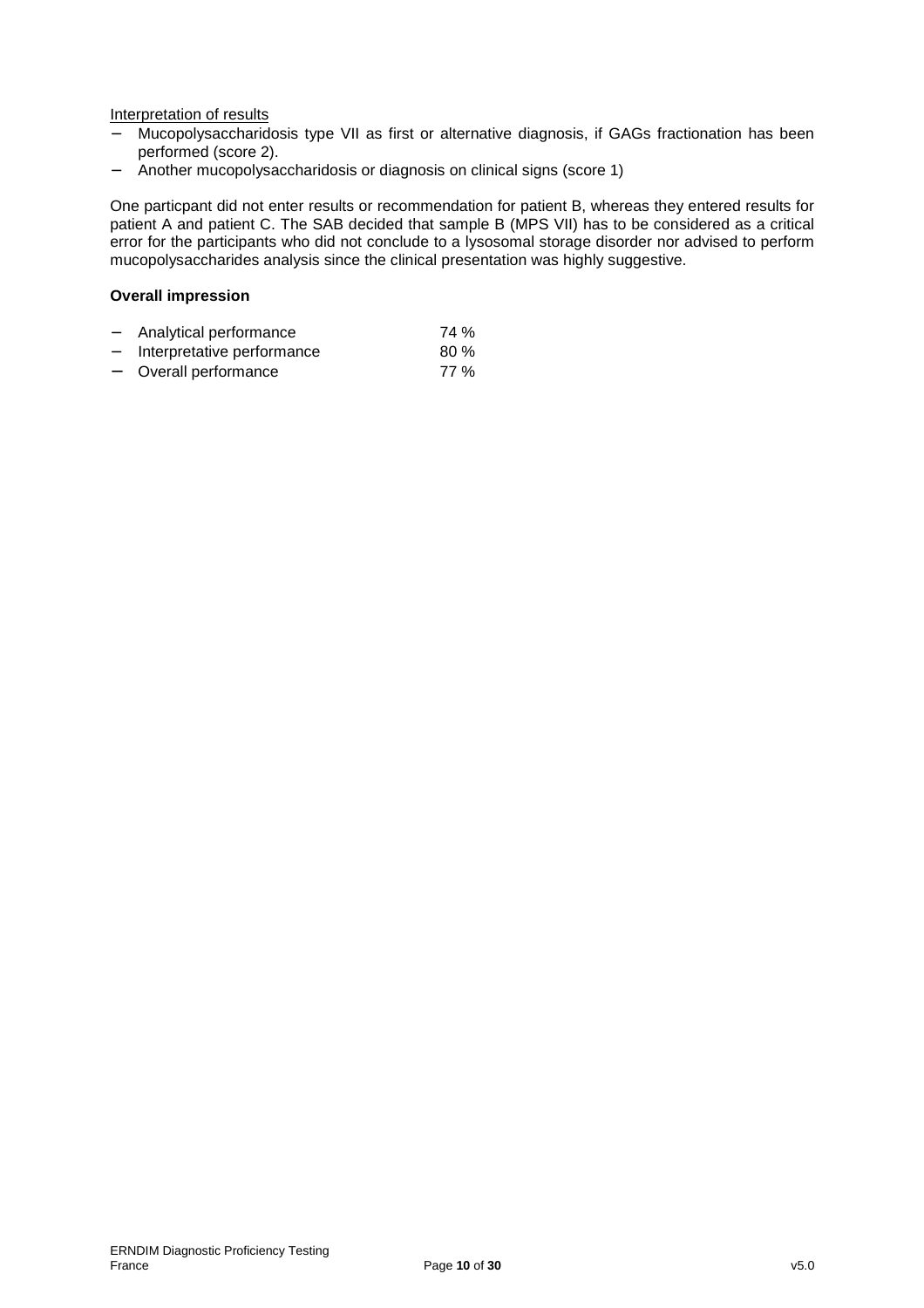# **8.1. Patient C – Short-chain 3-hydroxyacyl-CoA dehydrogenase (SCHAD) deficiency (HADH gene)**

### **Patient details provided to participants**

9-months-old girl. Hypotonia and motor regression from 3 months of age. Seizures at 6 months due to hypoglycemia. Repeated hypoglycemic episodes with increased plasma peptide C and insulin.

### **Patient details**

This 9-months-old girl presented with hypotonia and motor regression from 3 months of age. She had seizures at 6 months of age due to hypoglycemia. Since then, she presented repeated hypoglycemic episodes with increased plasma peptide C and insulin, suggesting hyperinsulinism. Acylcarnitine profile in plasma showed an increase of 3-hydroxybutyrylcarnitine  $COH = 0.82 \mu mol/L$  simultaneous control = 0.03 µmol/L). Urinary organic acid profile revealed a slight elevation of ethylmalonic acid (24 mmol/mol creat) and an abnormal peak of 3-hydroxyglutarate (34 mmol/mol creat). No other abnormal dicarboxylic aciduria was noticed. In a second organic acid profile, ethylmalonate (44 mmol/mol creat) and 3-hydroxyglutarate (218 mmol/mol creat) were more significantly increased.

A treatment with diazoxide allowed maintaining a normal glycaemia. The hypotonia slightly improved, and no new seizures were reported.

Diagnosis of short-chain 3-hydroxyacyl-CoA dehydrogenase (SCHAD) deficiency was confirmed by mutation analysis of HADH gene.

SCHAD deficiency causes hyperinsulinism by activation of glutamate dehydrogenase (GDH) via loss of inhibitory regulation of GDH by SCHAD in pancreatic islets.



Molven and coworkers (2004) proposed the following explanation for 3-hydroxyglutarate excretion (see figure below): glutaryl-CoA dehydrogenase is the mitochondrial enzyme required for the catabolic degradation of tryptophan and lysine, amino acids that presumably can be degraded also by a minor pathway that includes conversion of 3-hydroxyglutaryl-CoA to 3-ketoglutaryl-CoA by SCHAD. When this step is blocked, hydrolysis of 3-hydroxyglutaryl-CoA, followed by excretion of 3 hydroxyglutaric acid, occurs.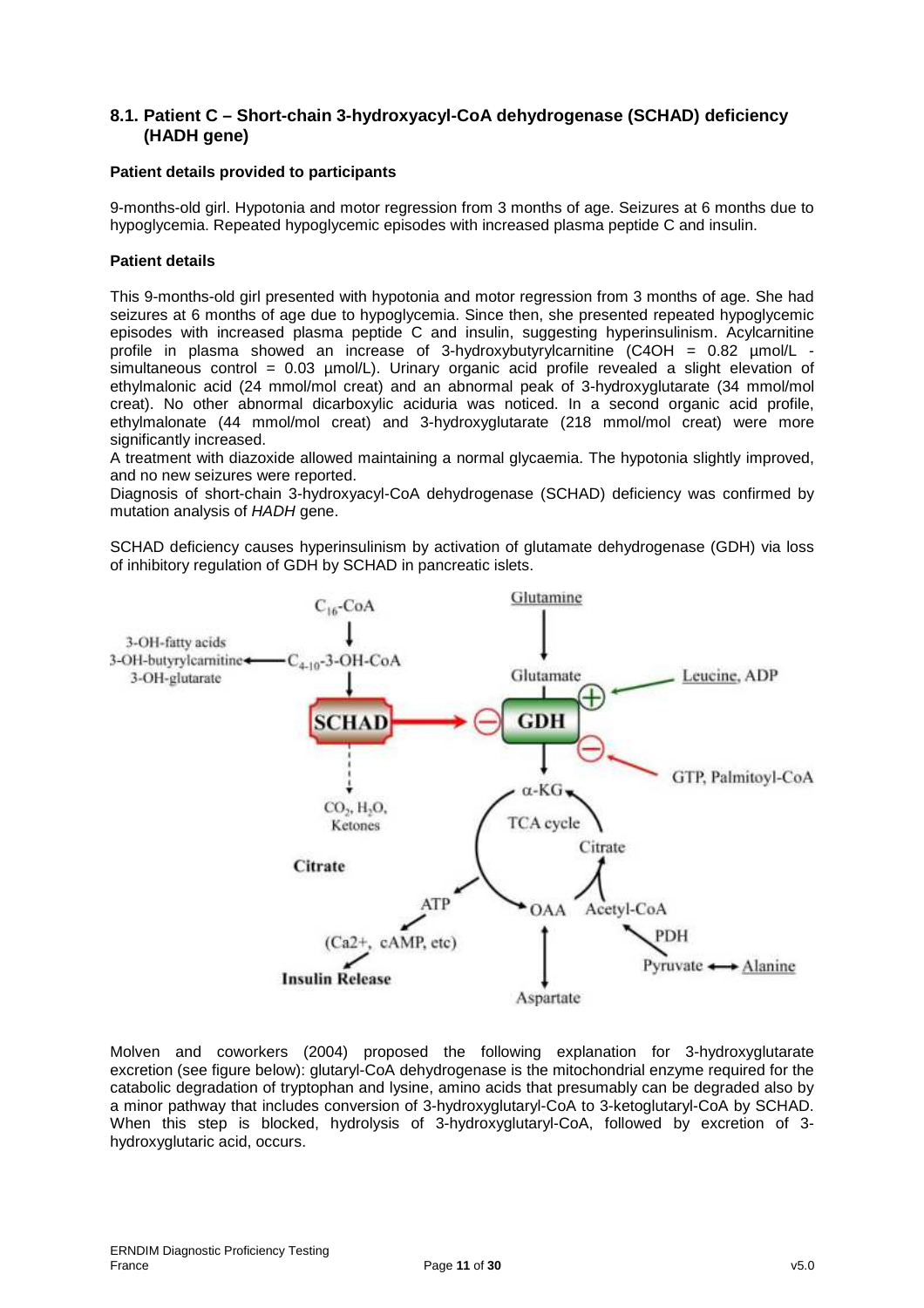

From Molven et al. Diabetes.2004:53:221.

Increased excretion of 3-hydroxyglutaric acid has been reported in SCHAD deficiency but also in other conditions, such as glutaric aciduria type I (problem of the differential diagnosis of low excretors of glutaric acid), carnitine palmitoyl transferase 1 (CPT1) deficiency, and severe ketotic episodes.

### **Analytical performance**

All labs but one performed **organic acids** analysis, and 23 of them reported an increase of **3 hydroxyglutaric acid** (median = 25 mmol/mol creat ; range: 18.2 – 253 ; n=13), and an increase of ethylmalonic acid (median = 51 mmol/mol creat ; range:  $22.6 - 94$  ; n=21). Increase of adipic acid was mentioned by 15 labs (median = 48 mmol/mol creat ; range:  $20.2 - 99$  ; n=15), and an increase of suberic acid by 7 (median = 15.1 mmol/mol creat ; range:  $7.5 - 23$ ; n=7).

The participant who performed organic acids screening reported an increase of 3-hydroxyglutaric acid  $(= 124$  mmol/mol creat).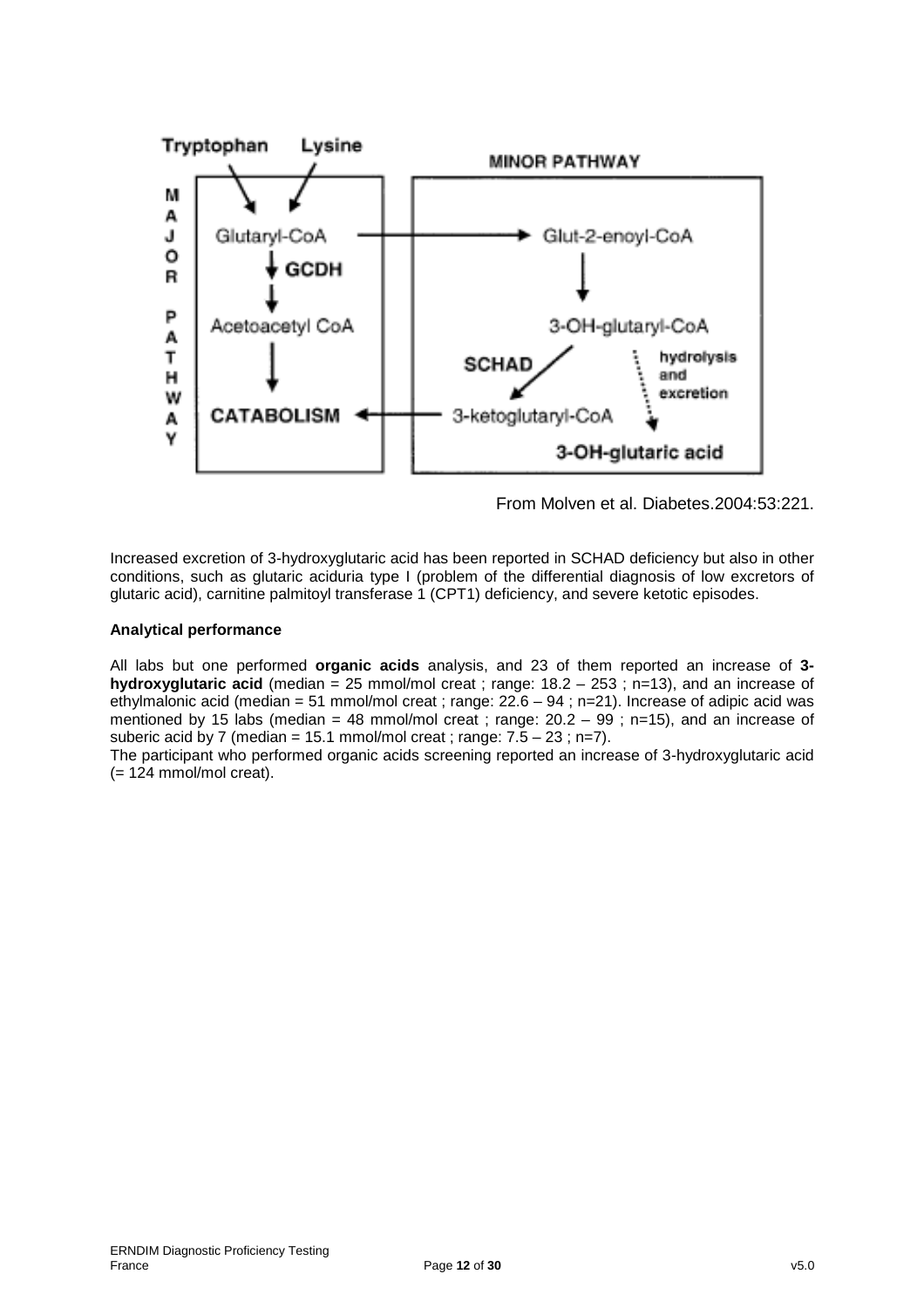

We tried to compare excretion of 3-hydroxyglutaric acid in the different conditions:

• Glutaric aciduria type I, low excretors of glutaric acid (Busquets, Merinero et al, Pediatric Research 2000;48: 315–322): results from 17 patients.

| mmol/mol creat     | Range      | <b>Median</b> | Mean | <b>Controls</b> |
|--------------------|------------|---------------|------|-----------------|
| 3-hydroxyglutarate | $18 - 571$ | 101           | 160  | $2 - 14$        |
| Glutarate          | $2 - 84$   | 10            | 21   | $2 - 10$        |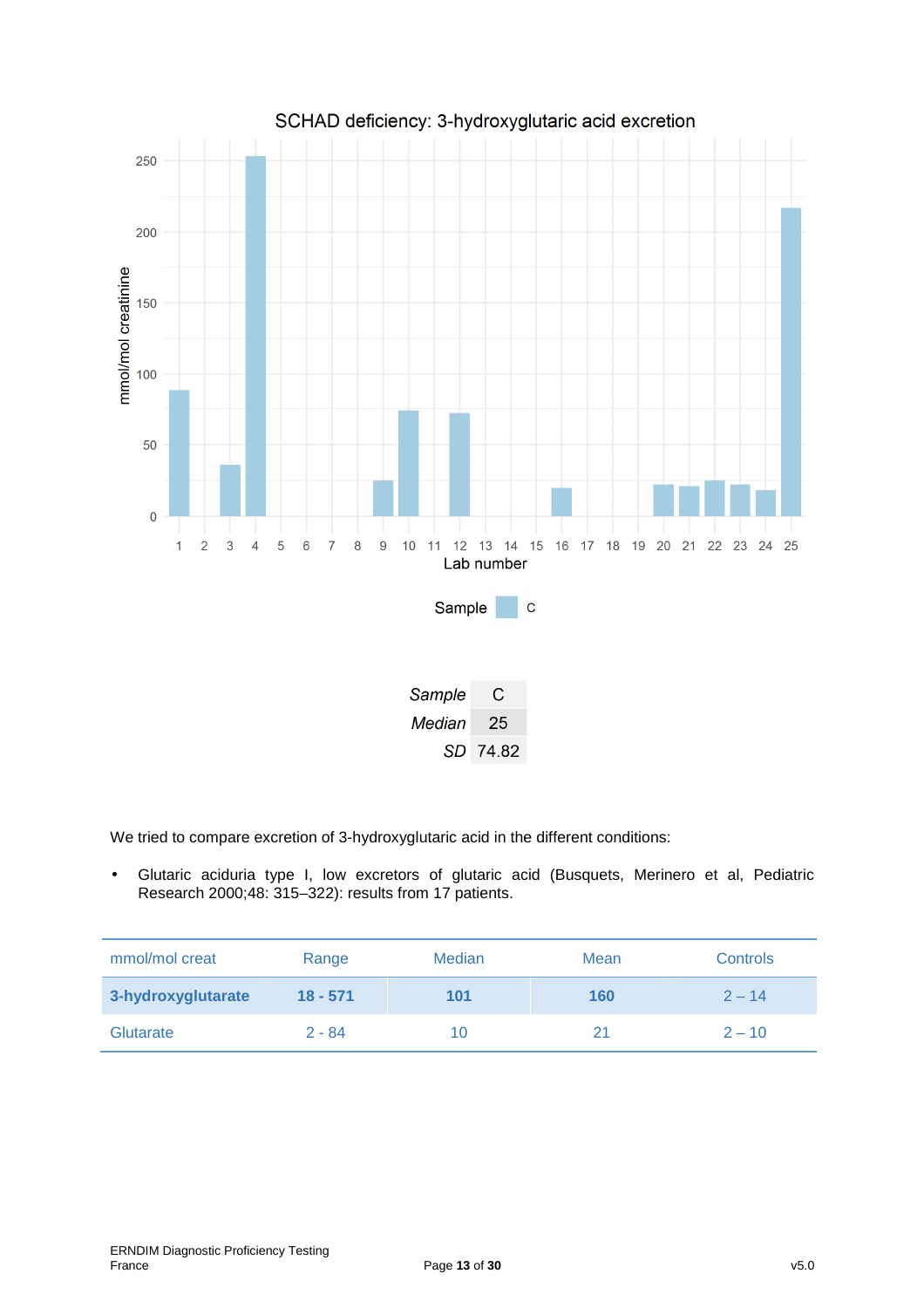• SCHAD deficiency (\*Vilarinho et al, Mol Genet Metab 2012;106:277, \*\*Martins et al, JIMD 2011;34:835, \*\*\*Patient from Centre de Biologie Est)

|                                                                  | $1*$ | $2**$     | $3**$     | $4**$       | $5***$ | $8***$      |
|------------------------------------------------------------------|------|-----------|-----------|-------------|--------|-------------|
| <b>Plasma</b><br>C <sub>4</sub> OH<br>acylcarnitine<br>(mol/L)   | 1.22 |           |           | $0.5 - 0.6$ | 0.7    | $0.7 - 1.6$ |
| <b>Urinary 3-</b><br>hydroxy<br>glutarate<br>(mmol/mol<br>creat) | 113  | $12 - 45$ | $22 - 45$ | $33 - 114$  | 55     | $13 - 31$   |

• CPT 1 deficiency (Korman et al, Mol Genet Metab 2005;86:337)

| mmol/mol creat            | <b>Patient 1</b> | <b>Patient 2</b> | <b>Patient 3</b> | <b>Controls</b> |
|---------------------------|------------------|------------------|------------------|-----------------|
| <b>Age</b>                | 14 months        | 3 years          | 23 months        |                 |
| 3-hydroxyglutarate        | 9.8              | 24.7             | 14.7             | $0.88 - 4.5$    |
| <b>Glutarate</b>          | 3.4              | 1.2              | 2.3              | $0.5 - 10.8$    |
| <b>Dicarboxylic acids</b> | $C6 - C12$       | $C6 - C12$       | $C6 - C12$       |                 |

• Ketotic states : <10 mmol/mol creat (in our experience)

Therefore, it seems that 3-hydroxyglutarate excretion is higher in glutaric aciduria type I than in SCHAD deficiency, with even lower excretion in CPT1 deficiency and ketotic states.

**Acylcarnitines** was performed by 13 participants and all of them reported an increase of **C4OH**  (median = 3.57 mmol/mol creat ; range:  $0.99 - 6.08$  ; n=7). Three participants mentioned that there was no increase of glutarylcarnitine (C5DC).

The only abnormalities reported by those who performed aminoacids analysis were an increase of glycine (median = 1429 mmol/mol creat ; range:  $1013 - 1940$  ; n=20), and glutamine (median = 303 mmol/mol creat ; range: 255 – 423 ; n=9)

#### **Diagnosis / Interpretative proficiency**

| Most likely diagnosis   |  |
|-------------------------|--|
| <b>SCHAD deficiency</b> |  |

(3-hydroxyacyl-CoA dehydrogenase deficiency, hyperinsulinemic hypoglycemia familial 4: HHF4)

#### Alternative diagnosis

| $\overline{\phantom{0}}$ | <b>SCAD deficiency</b>                     |  |
|--------------------------|--------------------------------------------|--|
| Ξ.                       | Multiple acyl-CoA dehydrogenase deficiency |  |
| $\overline{\phantom{0}}$ | Glutaric aciduria type I, low excretor     |  |

#### **Recommendations**

For those who did not perform urinary acylcarnitines, it is essential to recommend performing plasma / DBS acylcarnitine analysis.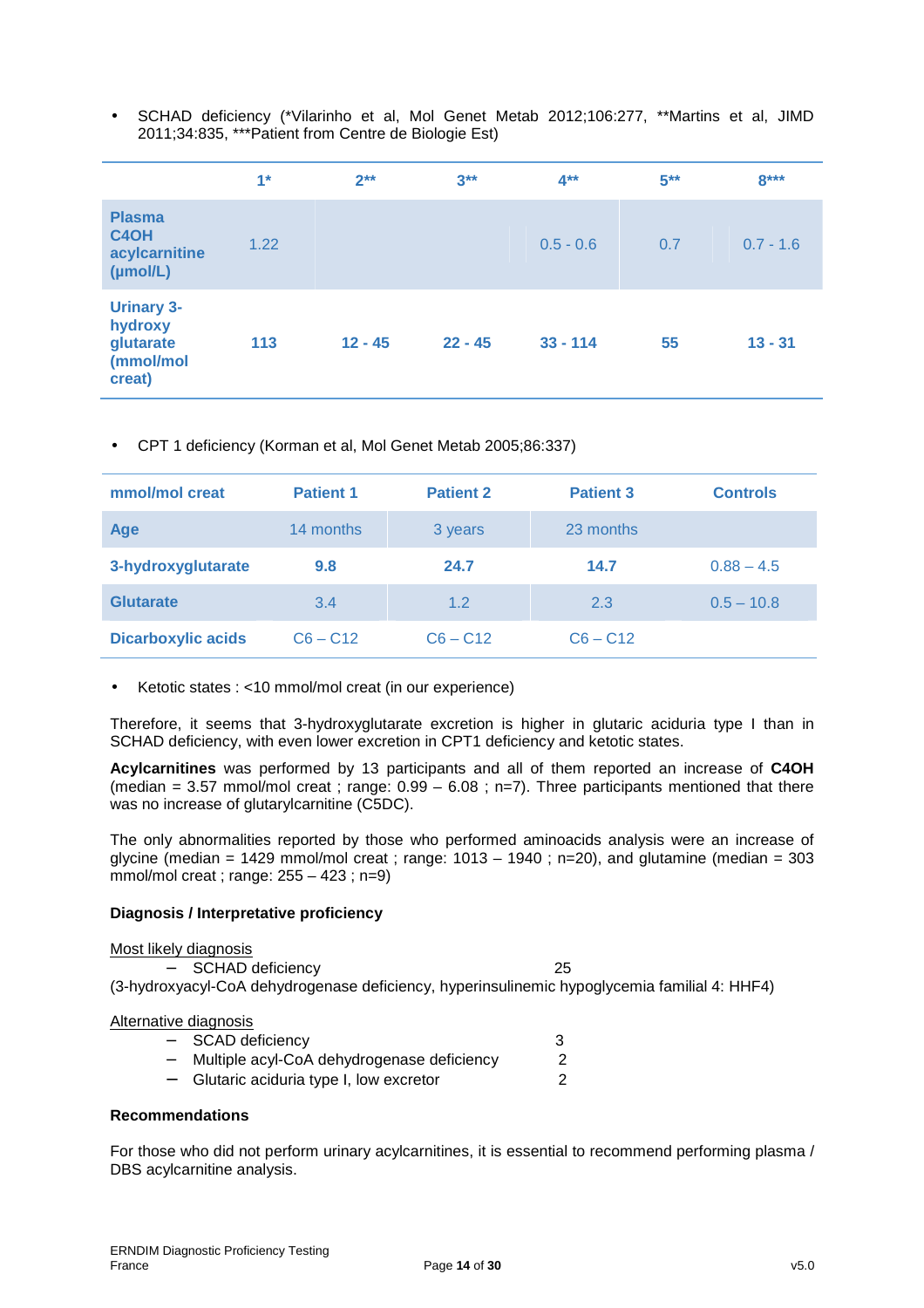# **Scoring**

Analytical performance

- − Increase of 3-hydroxyglutaric acid (score 1)
- − Increase of urinary 3-hydroxybutyrylcarnitine or recommendation to perform plasma acylcarnitines (score 1)

Interpretation of results

− SCHAD deficiency (score 2)

#### **Overall impression**

| $\overline{\phantom{0}}$ | Analytical performance       | 92%     |
|--------------------------|------------------------------|---------|
|                          | - Interpretative performance | 100 $%$ |
|                          | - Overall performance        | $96\%$  |

### **Multiple distributions of similar samples**

A similar urine sample has been distributed in 2014: the overall performance has significantly increased.

|                            | 2014 | 2018  |
|----------------------------|------|-------|
| Analytical performance     | 91 % | 92 %  |
| Interpretative performance | 78 % | 100 % |
| Overall performance        | 85%  | 96 %  |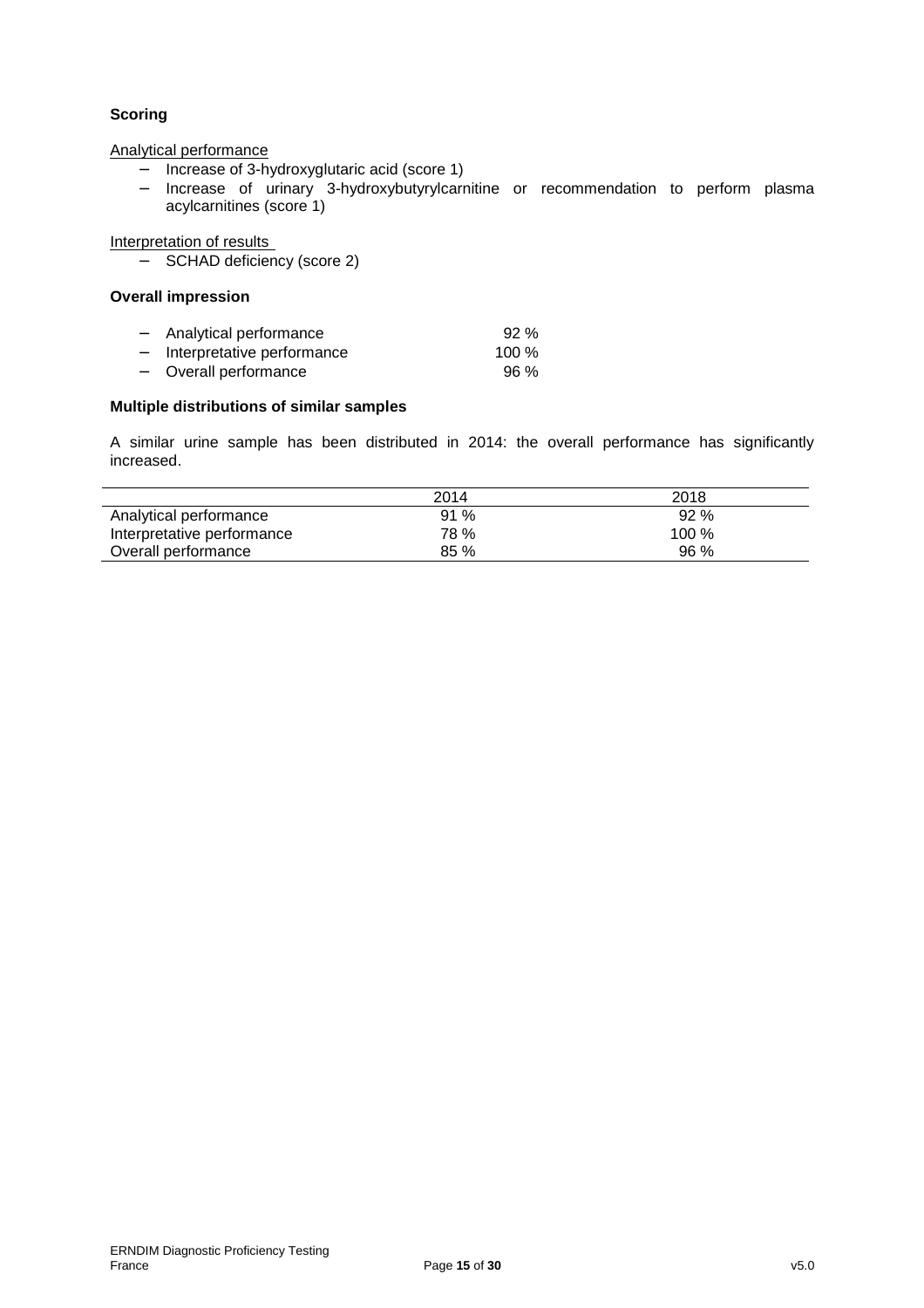# **8.1. Patient D – Glutaric aciduria type I (low excretor)**

### **Patient details provided to participants**

12-year-old boy. Investigated because of hemi-dystonia and hemiparesis, with acute onset of symptoms at 11 months.

#### **Patient details**

Diagnosis of glutaryl-CoA dehydrogenase deficiency was confirmed by mutation analysis of GCDH gene. The case report of this patient has been published in Demailly et al, Movement Disorders Clinical Practice 2018; 5(4): 436–438.

#### **Analytical performance**

All labs performed organic acid analysis and all of them reported an increase of **3-hydroxyglutaric acid** (median = 31.8 mmol/mol creat ; range: 7.64 – 137 ; n=14). Glutaric acid excretion was reported as normal by 14 participants and elevated by 4 participants (median = 2.2 mmol/mol creat ; range: 1.0  $-30$  ; n=15).



Patient D: 3-hydroxyglutaric acid excretion

| Sample             | D        |
|--------------------|----------|
| <i>Median</i> 31.8 |          |
|                    | SD 35.51 |

The 15 participants who performed urinary acylcarnitine profile reported an increase of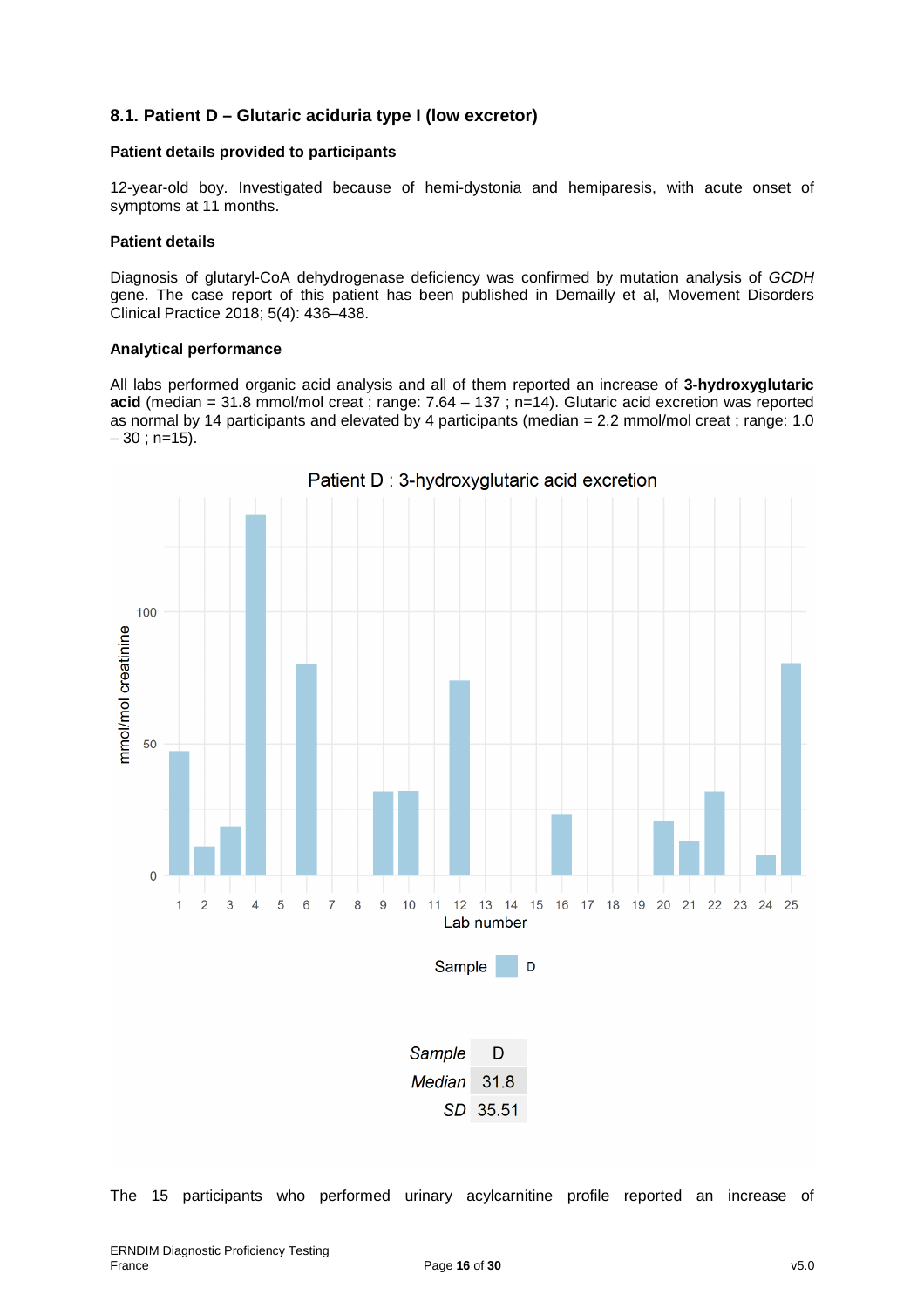**glutarylcarnitine** (C5DC: median =  $28.9$  mmol/mol creat; range:  $4.9 - 61$ ; n=9).

### **Diagnosis / Interpretative proficiency**

| Most likely diagnosis |                                            |    |
|-----------------------|--------------------------------------------|----|
|                       | Glutaric aciduria type I (low excretor)    | 25 |
|                       |                                            |    |
| Alternative diagnosis |                                            |    |
|                       | Multiple acyl-CoA dehydrogenase deficiency | 2  |
|                       | - SCHAD deficiency                         | 2  |
|                       | Ketosis                                    |    |

### **Recommendations**

For those who did not perform urinary acylcarnitines, it is essential to recommend performing plasma / DBS acylcarnitine analysis.

### **Scoring**

Analytical performance

− Increase of 3-hydroxyglutaric acid (score 2)

Interpretation of results

− Glutaric aciduria type I (score 2)

### **Overall impression**

| $-$                      | Analytical performance     | 100 $%$ |
|--------------------------|----------------------------|---------|
| $\overline{\phantom{0}}$ | Interpretative performance | 100 $%$ |
|                          |                            |         |

− Overall performance 100 %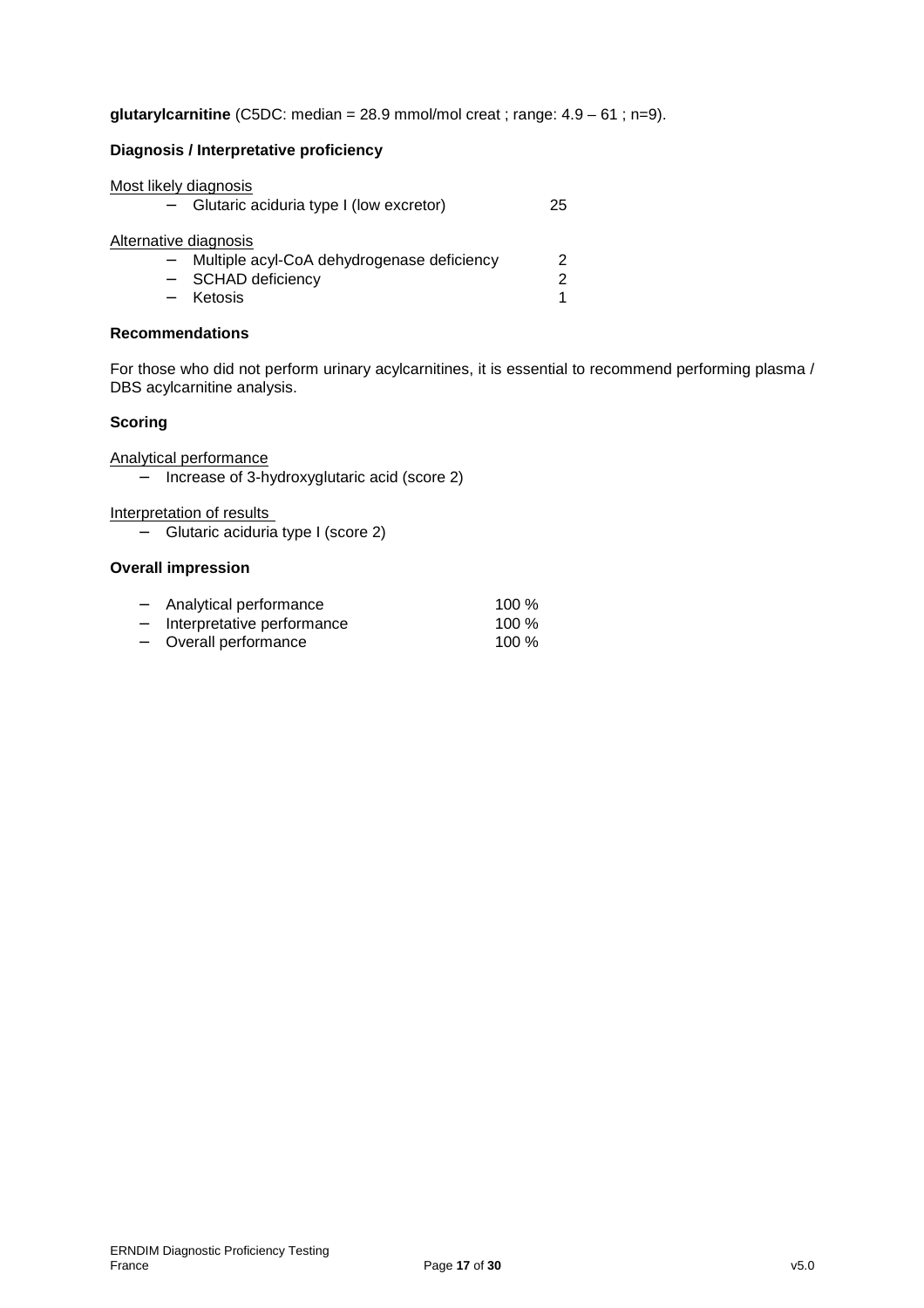# **8.1. Patient E – Ornithine aminotransferase (OAT) deficiency ; gyrate atrophy of retina and choroidea**

#### **Patient details provided to participants**

4-year-old boy, born from consanguineous parents. Investigated because of myopia and retinopathy, without neurological signs.

### **Patient details**

Plasma ornithine level at diagnosis was 905 µmol/L. With a restricted protein diet, his plasma Orn levels remain <150 µmol/L.

Diagnosis has been confirmed by mutation analysis of OAT gene.

Clinical presentation of OAT deficiency varies with age:

- − Neonatal period (few patients): poor feeding, failure to thrive, hyperammonaemia and orotic aciduria, mimicking OCT deficiency. Plasma ornithine levels are usually normal in the neonatal period because OAT is a reversible enzyme: it is active in the direction of Orn synthesis from pyrroline-5-carboxylic acid (P5C) in this period.
- − Early to mid-childhood: myopia followed by night blindness, with an increase in Orn levels.
- − Progressive chorioretinal degeneration: characteristic fundoscopic appearance of gyrate atrophy of the choroid and retina.
- Blindness occurs between the age of 45 and 65 years

Treatment consists of a dietary restriction of arginine. A few patients demonstrate a significant reduction in plasma Orn level in response to B6 supplementation (300-500 mg/day).



#### **Analytical performance**

All labs but one performed amino acids and reported an increase of **ornithine** (median = 76.5 mmol/mol creatinine ; range:  $24 - 131$ ; n = 24). Nine participants specified that there was no increase of arginine and lysine, and 4 no increase of cystine.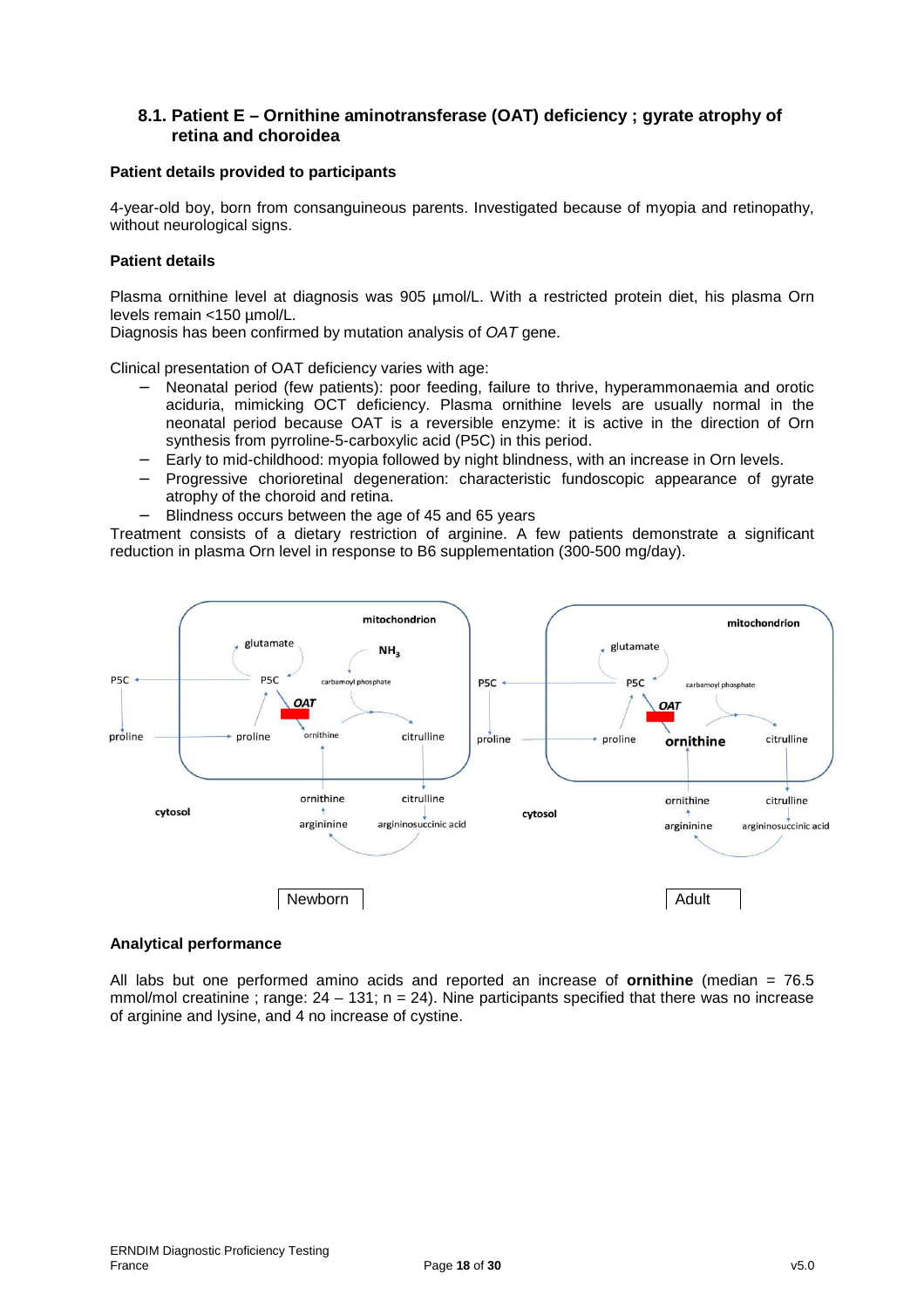

SD 19.9

When performed (6 labs), organic acids were without significant abnormality. Orotic acid excretion was normal  $(0,10 - 3.0 \text{ mmol/mol}$  creatinine; n=7).

### **Diagnosis / Interpretative proficiency**

| Most likely diagnosis<br>Ornithine amino transferase deficiency<br>(gyrate atrophy of choroid and retina)<br>- No abnormality | 24<br>1 |
|-------------------------------------------------------------------------------------------------------------------------------|---------|
| Alternative diagnosis<br>- HHH syndrome                                                                                       |         |
| Scoring                                                                                                                       |         |
| Analytical performance<br>Increase of ornithine (score 2)                                                                     |         |
| Interpretation of results                                                                                                     |         |

− Ornithine aminotransferase deficiency (score 2)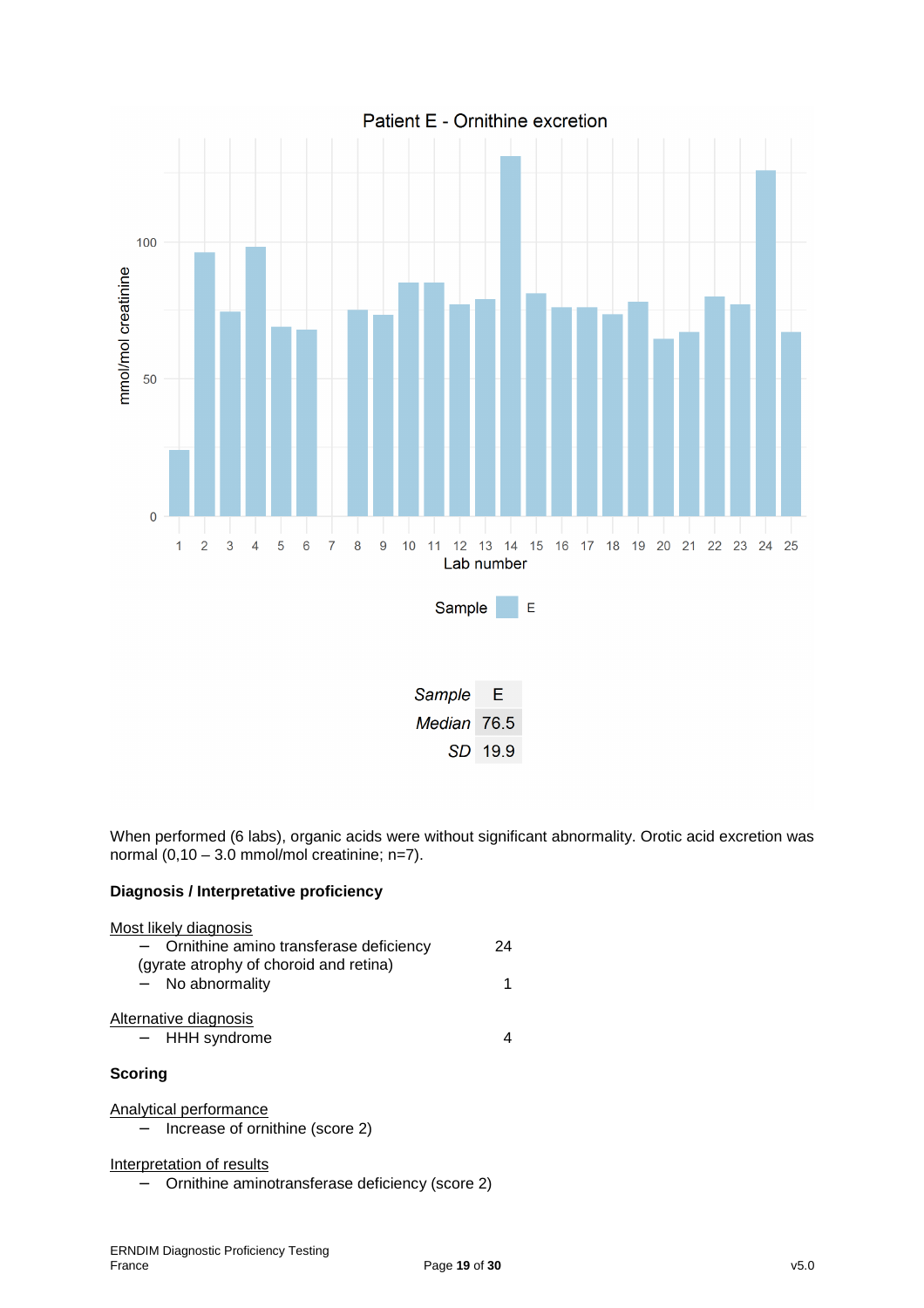Non identification of an increase of ornithine in sample E (OAT deficiency) has been considered as a critical error by the SAB.

## **Overall impression**

| —                        | Analytical performance     | 96 % |
|--------------------------|----------------------------|------|
| —                        | Interpretative performance | 96 % |
| $\overline{\phantom{0}}$ | Overall performance        | 96%  |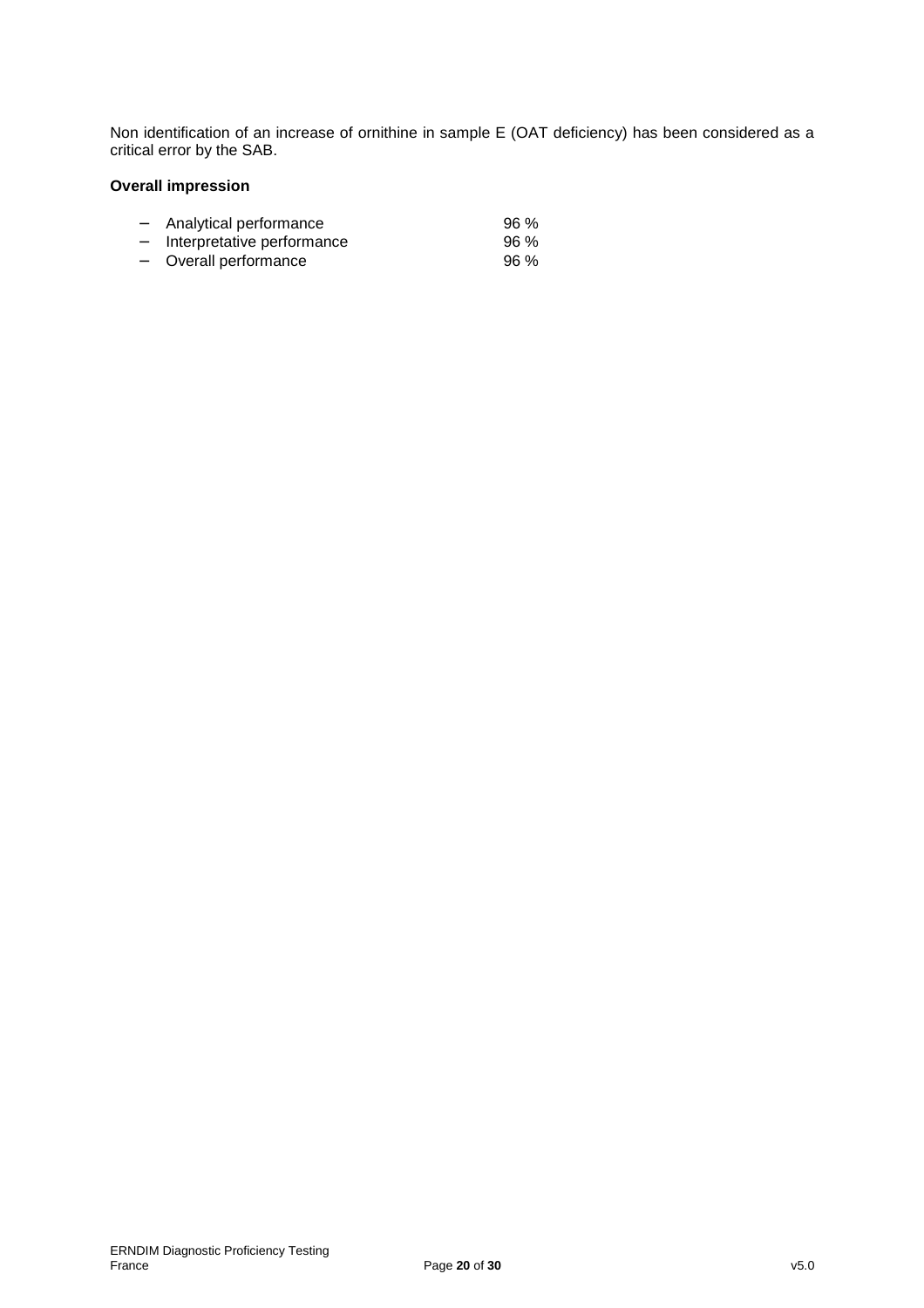# **8.1. Patient F – Dihydropyrimidine dehydrogenase (DPD) deficiency**

#### **Patient details provided to participants**

6-year-old boy. Psychomotor retardation and behavioural problems.

#### **Patient details**

The diagnosis was confirmed by mutation analysis of DPYD gene.

By chance, two samples of DPD deficiency have been distributed this year: the DPT scientific advisors are not informed of the diagnosis of the common sample.

#### **Analytical performance**

All but one participants performed **organic acid** analysis: all of them reported an increase of **uracil** (median 139 mml/mol creat – range:  $0.21$  (?) – 397 ;  $n = 9$ ), and 22 of them an increase of **thymine** (median 59 mml/mol creat – range:  $53 - 198$ ; n = 5). Three labs mentioned that there was no increase of dihydrouracil and dihydrothymine.

The 14 labs who performed purines & pyrimidines determination, reported an increase of **uracil** (median 291 mml/mol creat – range: 72.7 – 624 ; n = 13) and **thymine** (median 173.5 mml/mol creat  $-$  range:  $151 - 362$ ; n = 13).

#### **Diagnosis / Interpretative proficiency**

| Most likely diagnosis |                                      |    |
|-----------------------|--------------------------------------|----|
|                       | Dihydropyrimidine dehydrogenase def. | 24 |
|                       | Dihydropyrimidinase deficiency       |    |
|                       | <b>MNGIE</b>                         | 1  |
|                       | Urea cycle disorder                  |    |
| Alternative diagnosis |                                      |    |
|                       | Dihydropyrimidine dehydrogenase def. | 1  |
|                       | Dihydropyrimidinase deficiency       |    |
|                       | <b>MNGIE</b>                         | 1  |
|                       | Urea cycle disorder                  |    |

#### **Recommendations**

Only 12 participants advised to avoid 5-fluorouracil treatment.

#### **Scoring**

Analytical performance

- − Increase of thymine (score 1)
- − Increase of uracil (score 1)

#### Interpretation of results

− Dihydropyrimidine dehydrogenase as first or alternative diagnosis (score 2)

#### **Overall impression**

| - Analytical performance     | 100 $%$ |
|------------------------------|---------|
| - Interpretative performance | $100\%$ |
| - Overall performance        | 100 $%$ |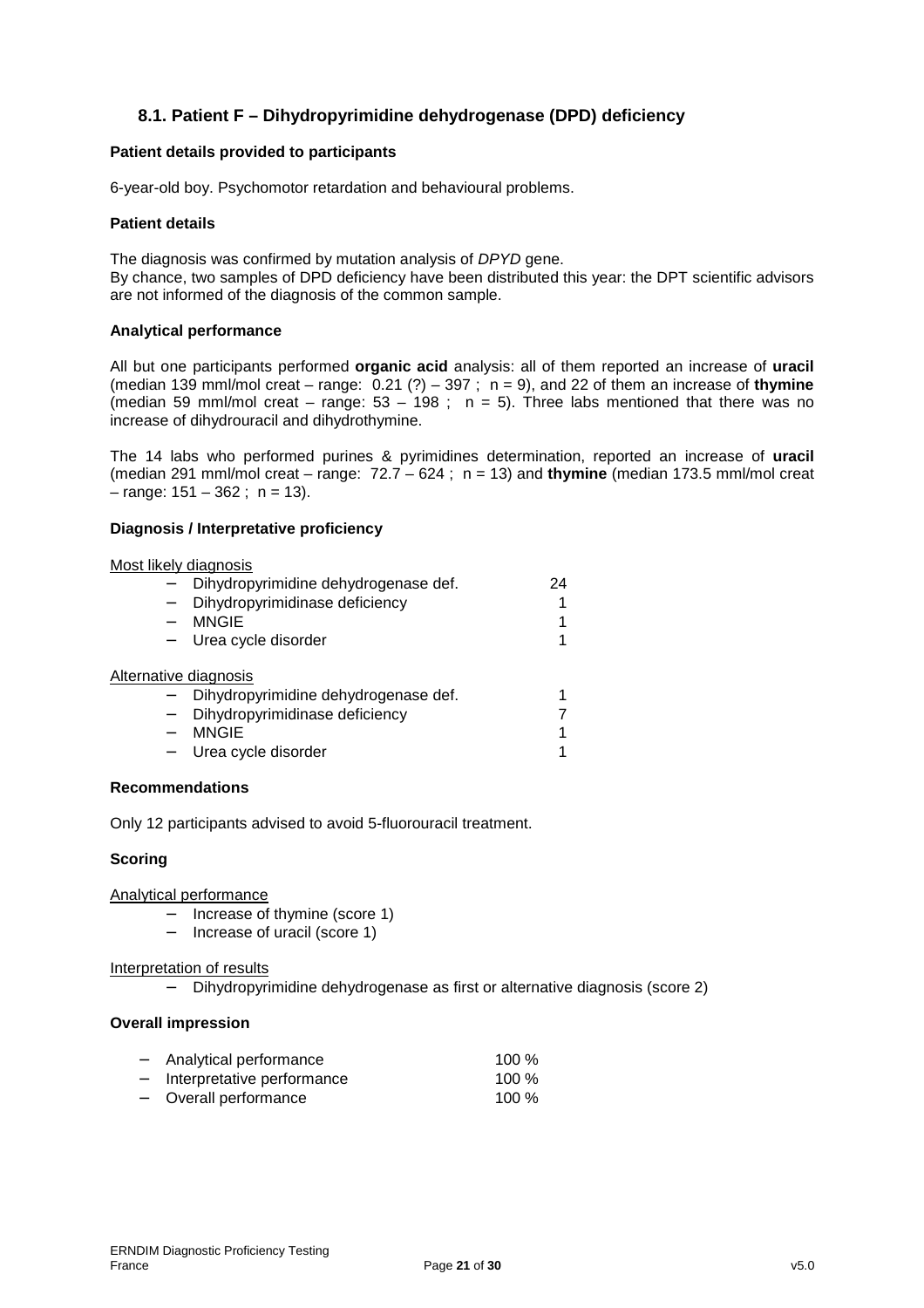# **9. Scores of participants**

All data transfer, the submission of data as well as the request and viewing of reports proceed via the DPT-CSCQ results website. The results of your laboratory are confidential and only accessible to you (with your username and password). The anonymous scores of all laboratories are accessible to all participants and only in your version is your laboratory highlighted.

|                    | <b>Patient A</b> |                |                         | <b>Patient B</b>         |                | <b>Patient C</b>         |                |                   |                |              |
|--------------------|------------------|----------------|-------------------------|--------------------------|----------------|--------------------------|----------------|-------------------|----------------|--------------|
| Lab<br>$n^{\circ}$ |                  | DPD def.       |                         |                          | <b>MPS VII</b> |                          |                | <b>SCHAD def.</b> |                |              |
|                    | A                | $\mathbf{I}$   | <b>Total</b>            | A                        | L              | <b>Total</b>             | A              | $\mathbf{I}$      | <b>Total</b>   | <b>Total</b> |
| $\mathbf 1$        | $\overline{2}$   | $\overline{2}$ | 4                       | $\overline{2}$           | $\overline{2}$ | 4                        | $\overline{2}$ | $\overline{2}$    | 4              | 12           |
| $\mathbf{2}$       | $\overline{2}$   | $\overline{2}$ | 4                       | $\overline{\phantom{a}}$ | --             | $\overline{\phantom{a}}$ | $\overline{2}$ | $\overline{2}$    | 4              | 8            |
| 3                  | $\overline{2}$   | $\overline{2}$ | $\overline{4}$          | $\overline{2}$           | $\overline{2}$ | 4                        | $\overline{2}$ | $\overline{2}$    | 4              | 12           |
| $\boldsymbol{4}$   | $\overline{2}$   | $\overline{2}$ | $\overline{4}$          | $\overline{2}$           | $\overline{2}$ | 4                        | $\overline{2}$ | $\overline{2}$    | $\overline{4}$ | 12           |
| 5                  | $\overline{2}$   | $\overline{2}$ | 4                       | 1                        | $\mathbf{1}$   | $\overline{2}$           | $\overline{2}$ | $\overline{2}$    | 4              | 10           |
| 6                  | $\overline{2}$   | $\overline{2}$ | 4                       | $\overline{2}$           | $\overline{2}$ | 4                        | $\mathbf{1}$   | $\overline{2}$    | 3              | 11           |
| $\overline{7}$     | $\overline{2}$   | $\overline{2}$ | $\overline{4}$          | 1                        | $\mathbf{1}$   | $\overline{2}$           | $\mathbf 1$    | $\overline{2}$    | 3              | 9            |
| 8                  | $\overline{2}$   | $\overline{2}$ | 4                       | 1                        | $\overline{c}$ | $\sqrt{3}$               | $\mathbf{1}$   | $\overline{2}$    | 3              | 10           |
| $\boldsymbol{9}$   | $\overline{2}$   | $\overline{2}$ | 4                       | $\overline{2}$           | $\overline{2}$ | 4                        | $\overline{2}$ | $\overline{2}$    | $\overline{4}$ | 12           |
| 10                 | $\overline{2}$   | $\overline{2}$ | $\overline{4}$          | 1                        | $\overline{2}$ | 3                        | $\overline{2}$ | $\overline{2}$    | 4              | 11           |
| 11                 | $\overline{2}$   | $\overline{2}$ | $\overline{\mathbf{4}}$ | 1                        | $\overline{2}$ | $\sqrt{3}$               | $\overline{c}$ | $\overline{2}$    | 4              | 11           |
| 12                 | $\overline{2}$   | $\overline{2}$ | 4                       | $\overline{2}$           | $\mathbf{1}$   | $\mathbf{3}$             | $\overline{2}$ | $\overline{2}$    | 4              | 11           |
| 13                 | $\overline{2}$   | $\overline{2}$ | $\overline{4}$          | $\overline{2}$           | $\mathbf{1}$   | 3                        | $\overline{2}$ | $\overline{2}$    | 4              | 11           |
| 14                 | $\overline{2}$   | $\overline{2}$ | 4                       | $\overline{2}$           | $\overline{2}$ | 4                        | $\overline{2}$ | $\overline{2}$    | $\overline{4}$ | 12           |
| 15                 | $\overline{c}$   | $\overline{2}$ | $\overline{4}$          | 1                        | $\mathbf{1}$   | $\overline{2}$           | $\overline{2}$ | $\overline{2}$    | 4              | 10           |
| 16                 | $\overline{2}$   | $\overline{2}$ | $\overline{4}$          | $\overline{2}$           | $\overline{2}$ | $\overline{4}$           | $\mathbf{1}$   | $\overline{2}$    | 3              | 11           |
| 17                 | $\overline{2}$   | $\overline{2}$ | 4                       | 1                        | $\mathbf{1}$   | $\overline{2}$           | $\overline{2}$ | $\overline{2}$    | $\overline{4}$ | 10           |
| 18                 | $\mathbf{2}$     | $\overline{2}$ | $\overline{4}$          | 1                        | $\mathbf{1}$   | $\overline{2}$           | $\mathbf{2}$   | $\overline{2}$    | $\overline{4}$ | 10           |
| 19                 | $\overline{2}$   | $\overline{2}$ | $\overline{4}$          | 1                        | $\overline{2}$ | $\sqrt{3}$               | $\overline{2}$ | $\overline{2}$    | 4              | 11           |
| 20                 | $\overline{2}$   | $\overline{2}$ | $\overline{4}$          | $\overline{2}$           | $\overline{2}$ | $\overline{4}$           | $\overline{2}$ | $\overline{2}$    | $\overline{4}$ | 12           |
| 21                 | $\overline{2}$   | $\mathbf{2}$   | $\overline{4}$          | $\overline{2}$           | $\overline{c}$ | $\overline{4}$           | $\overline{2}$ | $\overline{2}$    | $\overline{4}$ | 12           |
| 22                 | $\overline{2}$   | $\overline{2}$ | $\overline{4}$          | $\overline{2}$           | $\overline{2}$ | $\overline{4}$           | $\mathbf{2}$   | $\overline{2}$    | $\overline{4}$ | 12           |
| 23                 | $\overline{2}$   | $\overline{2}$ | $\overline{4}$          | $\mathbf{1}$             | $\mathbf{1}$   | $\overline{2}$           | $\overline{2}$ | $\overline{2}$    | $\overline{4}$ | 10           |
| 24                 | $\overline{2}$   | $\overline{2}$ | $\overline{4}$          | $\mathbf{1}$             | $\overline{2}$ | $\mathbf{3}$             | $\overline{2}$ | $\overline{2}$    | $\overline{4}$ | 11           |
| 25                 | $\overline{2}$   | $\overline{2}$ | $\overline{4}$          | $\overline{2}$           | $\overline{c}$ | $\overline{4}$           | $\overline{2}$ | $\overline{2}$    | $\overline{4}$ | 12           |

# **Detailed scores** – **Round 1**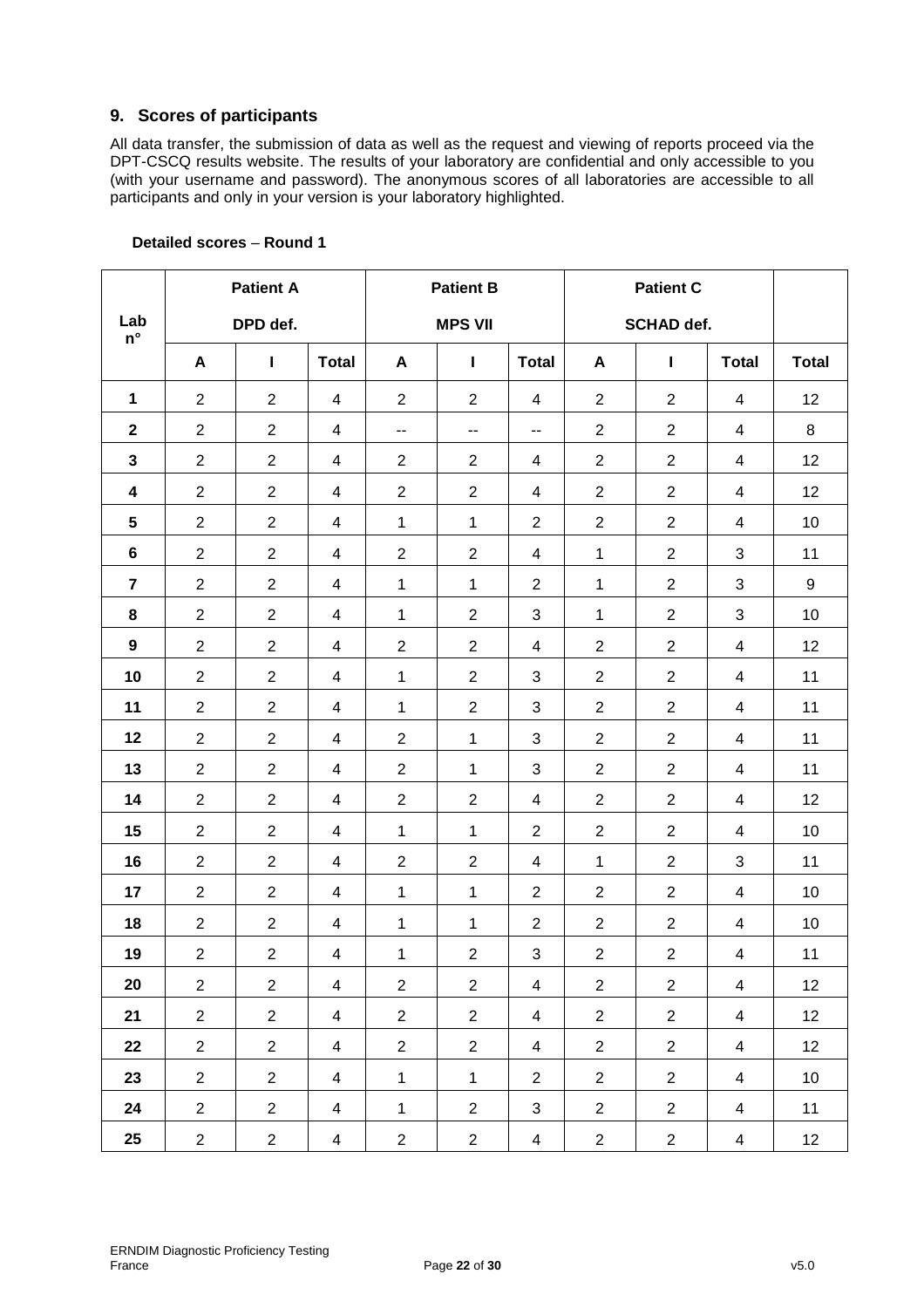### **Detailed scores** – **Round 2**

|                  | <b>Patient D</b>     |                | <b>Patient E</b>        |                  |                | <b>Patient F</b>        |                |                |                         |              |
|------------------|----------------------|----------------|-------------------------|------------------|----------------|-------------------------|----------------|----------------|-------------------------|--------------|
| Lab n°           | <b>GAI low excr.</b> |                |                         | OAT def.         |                |                         | DPD def.       |                |                         |              |
|                  | A                    | $\mathbf{I}$   | <b>Total</b>            | A                | $\mathbf{I}$   | <b>Total</b>            | A              | $\mathbf{I}$   | <b>Total</b>            | <b>Total</b> |
| $\mathbf{1}$     | $\overline{c}$       | $\overline{2}$ | $\overline{4}$          | $\overline{c}$   | $\overline{2}$ | 4                       | $\overline{c}$ | $\overline{2}$ | 4                       | 12           |
| $\mathbf{2}$     | $\overline{2}$       | $\overline{2}$ | 4                       | $\overline{c}$   | $\overline{a}$ | $\overline{\mathbf{4}}$ | $\overline{c}$ | $\overline{2}$ | $\overline{4}$          | 12           |
| 3                | $\overline{c}$       | $\overline{2}$ | $\overline{4}$          | $\overline{c}$   | $\overline{a}$ | $\overline{4}$          | $\overline{c}$ | $\overline{c}$ | 4                       | 12           |
| 4                | $\overline{c}$       | $\overline{2}$ | 4                       | $\boldsymbol{2}$ | $\overline{a}$ | 4                       | $\overline{c}$ | $\overline{2}$ | 4                       | 12           |
| $5\phantom{.0}$  | $\overline{c}$       | $\mathbf{2}$   | $\overline{\mathbf{4}}$ | $\overline{c}$   | $\overline{2}$ | $\overline{\mathbf{4}}$ | $\overline{c}$ | $\overline{2}$ | $\overline{4}$          | 12           |
| 6                | $\overline{c}$       | $\overline{2}$ | 4                       | $\overline{c}$   | $\overline{2}$ | 4                       | $\overline{c}$ | $\overline{2}$ | 4                       | 12           |
| $\overline{7}$   | $\overline{c}$       | $\overline{2}$ | $\overline{\mathbf{4}}$ | $\pmb{0}$        | $\mathsf 0$    | $\mathbf 0$             | $\overline{c}$ | $\overline{c}$ | 4                       | 8            |
| 8                | $\overline{c}$       | $\overline{2}$ | $\overline{4}$          | $\boldsymbol{2}$ | $\overline{a}$ | $\overline{\mathbf{4}}$ | $\overline{c}$ | $\overline{2}$ | $\overline{4}$          | 12           |
| $\boldsymbol{9}$ | $\overline{c}$       | $\overline{c}$ | $\overline{\mathbf{4}}$ | $\overline{c}$   | $\overline{2}$ | $\overline{4}$          | $\overline{c}$ | $\overline{2}$ | 4                       | 12           |
| 10               | $\overline{a}$       | $\overline{2}$ | $\overline{\mathbf{4}}$ | $\overline{c}$   | $\overline{a}$ | 4                       | $\overline{2}$ | $\overline{2}$ | 4                       | 12           |
| 11               | $\overline{c}$       | $\mathbf{2}$   | 4                       | $\overline{c}$   | $\overline{a}$ | 4                       | $\overline{c}$ | $\overline{c}$ | $\overline{\mathbf{4}}$ | 12           |
| 12               | $\overline{c}$       | $\overline{c}$ | $\overline{4}$          | $\boldsymbol{2}$ | $\overline{2}$ | 4                       | $\overline{2}$ | $\overline{2}$ | 4                       | 12           |
| 13               | $\overline{a}$       | $\overline{2}$ | $\overline{\mathbf{4}}$ | $\overline{c}$   | $\overline{2}$ | $\overline{4}$          | $\overline{2}$ | $\overline{2}$ | $\overline{\mathbf{4}}$ | 12           |
| 14               | $\overline{c}$       | $\overline{c}$ | $\overline{\mathbf{4}}$ | $\boldsymbol{2}$ | $\overline{c}$ | 4                       | $\overline{c}$ | $\overline{2}$ | 4                       | 12           |
| 15               | $\overline{c}$       | $\overline{c}$ | $\overline{\mathbf{4}}$ | $\overline{c}$   | $\overline{a}$ | $\overline{4}$          | $\overline{c}$ | $\overline{c}$ | 4                       | 12           |
| 16               | $\overline{c}$       | $\overline{c}$ | $\overline{\mathbf{4}}$ | $\overline{c}$   | $\overline{a}$ | 4                       | $\overline{c}$ | $\overline{c}$ | 4                       | 12           |
| 17               | $\overline{2}$       | $\overline{2}$ | $\overline{\mathbf{4}}$ | $\boldsymbol{2}$ | $\overline{a}$ | $\overline{4}$          | $\overline{2}$ | $\overline{2}$ | 4                       | 12           |
| 18               | $\overline{a}$       | $\overline{2}$ | $\overline{\mathbf{4}}$ | $\overline{c}$   | $\overline{2}$ | $\overline{4}$          | $\overline{c}$ | $\overline{2}$ | $\overline{4}$          | 12           |
| 19               | $\overline{c}$       | $\overline{2}$ | 4                       | $\boldsymbol{2}$ | $\overline{a}$ | 4                       | $\overline{c}$ | $\overline{c}$ | $\overline{\mathbf{4}}$ | 12           |
| 20               | $\overline{2}$       | $\overline{c}$ | $\overline{4}$          | $\overline{2}$   | $\overline{a}$ | $\overline{4}$          | $\overline{2}$ | $\overline{2}$ | $\overline{4}$          | 12           |
| 21               | $\overline{a}$       | $\overline{2}$ | $\overline{4}$          | $\overline{2}$   | $\overline{2}$ | $\overline{4}$          | $\overline{2}$ | $\overline{2}$ | $\overline{4}$          | 12           |
| 22               | $\overline{2}$       | $\overline{c}$ | $\overline{4}$          | $\overline{2}$   | $\overline{2}$ | $\overline{4}$          | $\overline{2}$ | $\overline{2}$ | $\overline{4}$          | 12           |
| 23               | $\overline{2}$       | $\overline{2}$ | $\overline{4}$          | $\overline{a}$   | $\overline{2}$ | $\overline{4}$          | $\overline{2}$ | $\overline{2}$ | $\overline{4}$          | 12           |
| 24               | $\overline{a}$       | $\overline{2}$ | $\overline{4}$          | $\overline{a}$   | $\overline{2}$ | $\overline{4}$          | $\overline{2}$ | $\overline{a}$ | $\overline{4}$          | 12           |
| 25               | $\overline{a}$       | $\overline{c}$ | $\overline{\mathbf{4}}$ | $\sqrt{2}$       | $\overline{c}$ | $\overline{\mathbf{4}}$ | $\overline{c}$ | $\overline{2}$ | $\overline{4}$          | 12           |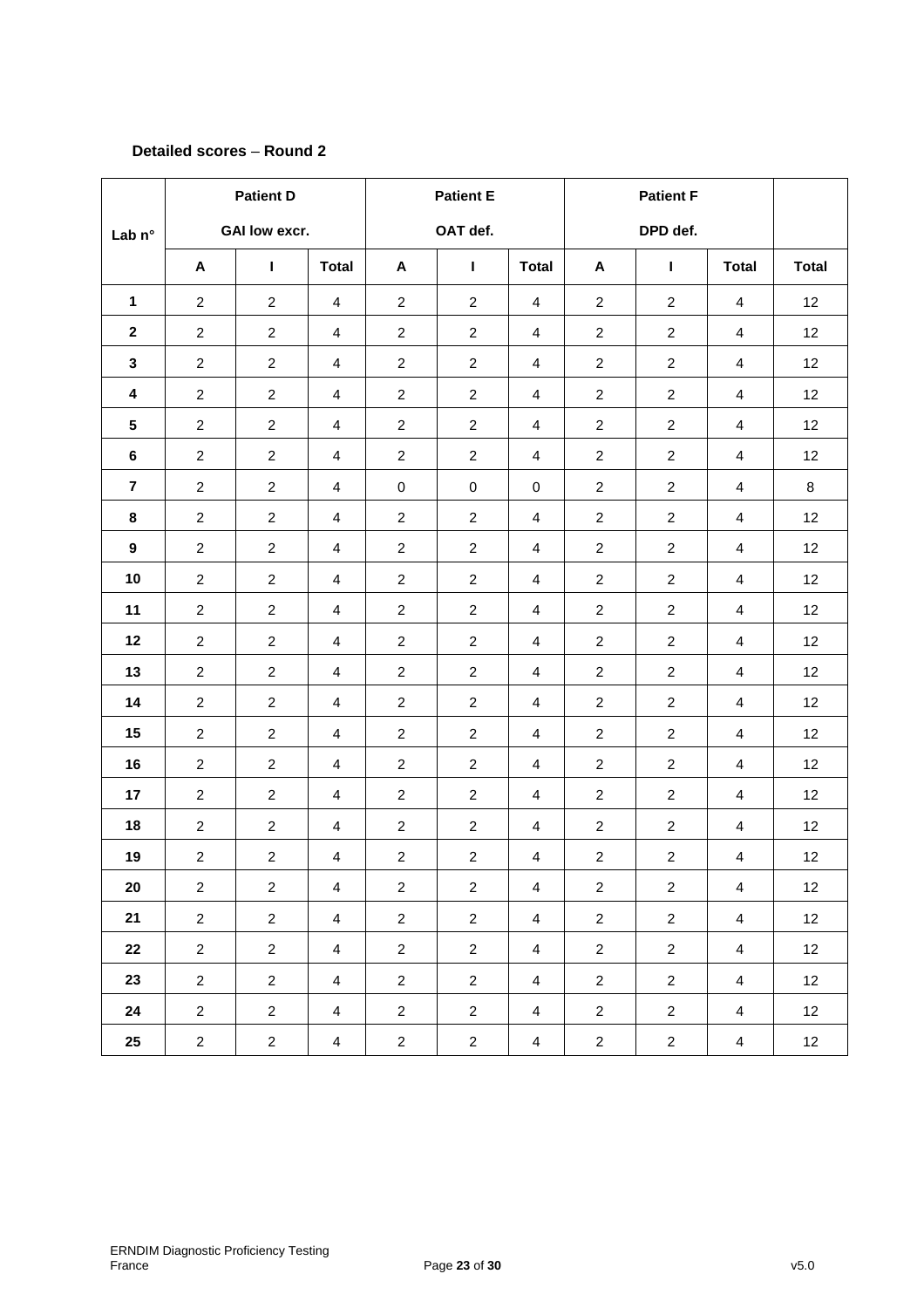# **Total scores**

| Lab n°                  | A                       | B                         | $\mathbf C$               | D                       | E                       | F                       | <b>Cumulative</b><br>score | <b>Cumulative</b><br>score (%) | <b>Critical</b><br>error |
|-------------------------|-------------------------|---------------------------|---------------------------|-------------------------|-------------------------|-------------------------|----------------------------|--------------------------------|--------------------------|
| $\mathbf{1}$            | 4                       | $\overline{4}$            | $\overline{\mathbf{4}}$   | $\overline{\mathbf{4}}$ | $\overline{\mathbf{4}}$ | $\overline{\mathbf{4}}$ | 24                         | 100                            |                          |
| $\boldsymbol{2}$        | 4                       | --                        | $\overline{\mathbf{4}}$   | $\overline{\mathbf{4}}$ | $\overline{\mathbf{4}}$ | $\overline{\mathbf{4}}$ | 20                         | 83                             | $\mathsf{CE}$            |
| $\mathbf{3}$            | 4                       | 4                         | $\overline{\mathbf{4}}$   | $\overline{\mathbf{4}}$ | $\overline{\mathbf{4}}$ | $\overline{\mathbf{4}}$ | 24                         | 100                            |                          |
| $\overline{\mathbf{4}}$ | $\overline{\mathbf{4}}$ | $\overline{\mathbf{4}}$   | $\overline{\mathbf{4}}$   | $\overline{\mathbf{4}}$ | $\overline{\mathbf{4}}$ | $\overline{\mathbf{4}}$ | 24                         | 100                            |                          |
| ${\bf 5}$               | 4                       | $\overline{\mathbf{c}}$   | 4                         | 4                       | $\overline{\mathbf{4}}$ | $\overline{\mathbf{4}}$ | 22                         | 92                             |                          |
| $\bf 6$                 | 4                       | 4                         | 3                         | $\overline{\mathbf{4}}$ | $\overline{\mathbf{4}}$ | $\overline{\mathbf{4}}$ | 23                         | 96                             |                          |
| $\overline{7}$          | $\overline{\mathbf{4}}$ | $\overline{c}$            | $\ensuremath{\mathsf{3}}$ | $\overline{\mathbf{4}}$ | $\,0\,$                 | $\overline{\mathbf{4}}$ | 17                         | 71                             | $\mathsf{CE}$            |
| $\pmb{8}$               | 4                       | $\ensuremath{\mathsf{3}}$ | $\ensuremath{\mathsf{3}}$ | $\overline{\mathbf{4}}$ | $\overline{\mathbf{4}}$ | $\overline{\mathbf{4}}$ | 22                         | 92                             |                          |
| $\boldsymbol{9}$        | 4                       | 4                         | $\overline{\mathbf{4}}$   | $\overline{\mathbf{4}}$ | $\overline{4}$          | $\overline{\mathbf{4}}$ | 24                         | 100                            |                          |
| 10                      | 4                       | $\mathbf{3}$              | $\overline{\mathbf{4}}$   | $\overline{4}$          | $\overline{\mathbf{4}}$ | $\overline{\mathbf{4}}$ | 23                         | 96                             |                          |
| 11                      | 4                       | $\ensuremath{\mathsf{3}}$ | $\overline{\mathbf{4}}$   | $\overline{\mathbf{4}}$ | $\overline{\mathbf{4}}$ | $\overline{\mathbf{4}}$ | 23                         | 96                             |                          |
| 12                      | 4                       | 3                         | $\overline{4}$            | 4                       | $\overline{4}$          | $\overline{4}$          | 23                         | 96                             |                          |
| 13                      | 4                       | 3                         | 4                         | 4                       | $\overline{\mathbf{4}}$ | $\overline{\mathbf{4}}$ | 23                         | 96                             |                          |
| 14                      | $\overline{\mathbf{4}}$ | $\overline{\mathbf{4}}$   | $\overline{\mathbf{4}}$   | $\overline{\mathbf{4}}$ | $\overline{\mathbf{4}}$ | $\overline{\mathbf{4}}$ | 24                         | 100                            |                          |
| 15                      | 4                       | $\boldsymbol{2}$          | $\overline{\mathbf{4}}$   | $\overline{\mathbf{4}}$ | $\overline{\mathbf{4}}$ | $\overline{\mathbf{4}}$ | 22                         | 92                             |                          |
| 16                      | 4                       | 4                         | 3                         | $\overline{\mathbf{4}}$ | $\overline{\mathbf{4}}$ | $\overline{\mathbf{4}}$ | 23                         | 96                             |                          |
| 17                      | 4                       | $\overline{c}$            | $\overline{4}$            | $\overline{\mathbf{4}}$ | $\overline{\mathbf{4}}$ | $\overline{\mathbf{4}}$ | 22                         | 92                             |                          |
| 18                      | 4                       | $\overline{\mathbf{c}}$   | $\overline{\mathbf{4}}$   | $\overline{\mathbf{4}}$ | $\overline{\mathbf{4}}$ | $\overline{4}$          | 22                         | 92                             |                          |
| 19                      | 4                       | 3                         | $\overline{\mathbf{4}}$   | $\overline{\mathbf{4}}$ | $\overline{\mathbf{4}}$ | $\overline{\mathbf{4}}$ | 23                         | 96                             |                          |
| 20                      | 4                       | 4                         | $\overline{\mathbf{4}}$   | $\overline{\mathbf{4}}$ | $\overline{\mathbf{4}}$ | $\overline{\mathbf{4}}$ | 24                         | 100                            |                          |
| 21                      | $\overline{\mathbf{4}}$ | $\overline{4}$            | $\overline{4}$            | $\overline{4}$          | $\overline{4}$          | $\overline{4}$          | 24                         | 100                            |                          |
| 22                      | $\overline{4}$          | $\overline{\mathbf{4}}$   | $\overline{4}$            | $\overline{4}$          | $\overline{4}$          | $\overline{4}$          | 24                         | 100                            |                          |
| 23                      | $\overline{4}$          | $\overline{c}$            | $\overline{4}$            | $\overline{4}$          | $\overline{4}$          | $\overline{4}$          | 22                         | 92                             |                          |
| 24                      | $\overline{\mathbf{4}}$ | $\ensuremath{\mathsf{3}}$ | $\overline{4}$            | $\overline{4}$          | $\overline{4}$          | $\overline{4}$          | 23                         | 96                             |                          |
| $25\,$                  | $\overline{4}$          | $\overline{4}$            | $\overline{4}$            | $\overline{4}$          | $\overline{4}$          | $\overline{4}$          | 24                         | 100                            |                          |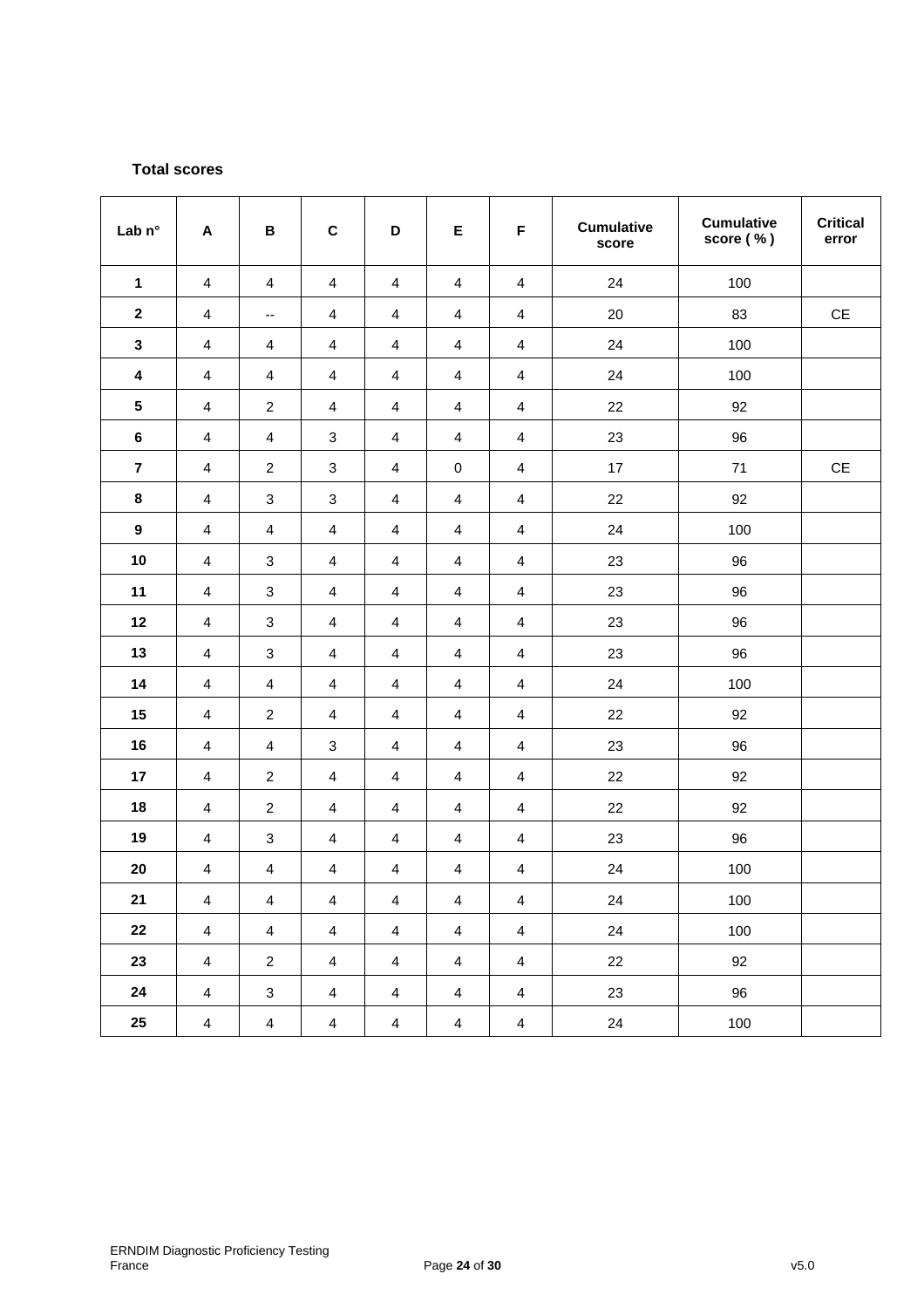### **Performance**

|                                                                                           | Number of labs | % total labs |
|-------------------------------------------------------------------------------------------|----------------|--------------|
| <b>Satisfactory performers</b><br>$\approx 60$ % of adequate responses)                   | 23             | 92           |
| <b>Unsatisfactory performers</b><br>$ $ (< 60 % adequate responses and/or critical error) |                | 8            |
| <b>Partial and non-submitters</b>                                                         | 0              |              |

### **Overall Proficiency**

| <b>Sample</b> | <b>Diagnosis</b> | Analytical (%) | Interpretation (%) | <b>Total</b><br>(%) |
|---------------|------------------|----------------|--------------------|---------------------|
| Sample 2018-A | DPD def.         | 100            | 100                | 100                 |
| Sample 2018-B | <b>MPS VII</b>   | 77             | 83                 | 80                  |
| Sample 2018-C | SCHAD def.       | 92             | 100                | 96                  |
| Sample 2018-D | GAI low excr.    | 100            | 100                | 100                 |
| Sample 2018-E | OAT def.         | 96             | 96                 | 96                  |
| Sample 2018-F | DPD def.         | 100            | 100                | 100                 |

# **10. Annual meeting of participants**

It took place in Athens on September  $4<sup>th</sup>$  2018 from 9.00 to 10.30, before the SSIEM Meeting.

# **Participants**

Representatives from 15 labs were present: M Unceta (Baracaldo), JA Arranz (Barcelona), I Redonnet-Vernhet (Bordeaux), S Funghini, G La Marca, S Malvagia (Florence), C Corne, S Vergnaud (Grenoble), O Boulat, O Braissant, C Roux (Lausanne), I Rivera (Lisbon), P Ruiz Sala (Madrid), M Gastaldi (Marseille), F Habarou (Necker, Paris), G Polo (Padova), D Quelhas (Porto), S Bekri (Rouen), JA Cocho, C Colon (Santiago de Compostella), C Rizzo (Rome).

We remind you that attending the annual meeting is an important part of the proficiency testing. The goal of the program is to **improve** the competence of the participating laboratories, which includes the critical review of all results with a discussion about improvements.

# **11. Information from the Executive Board and the Scientific Advisory Board**

• New **reference materials** are now provided by SKML: they are not related to EQA samples anymore. There are two concentration levels for each group of analytes. The most suitable low and high concentration levels are defined by the respective scientific advisors. Analytes and their concentrations will be approximately the same in consecutive batches of control materials. These reference materials can be ordered through the ERNDIM website. Participants are encouraged to use them as internal control, but they cannot be used as calibrants. On the website a new section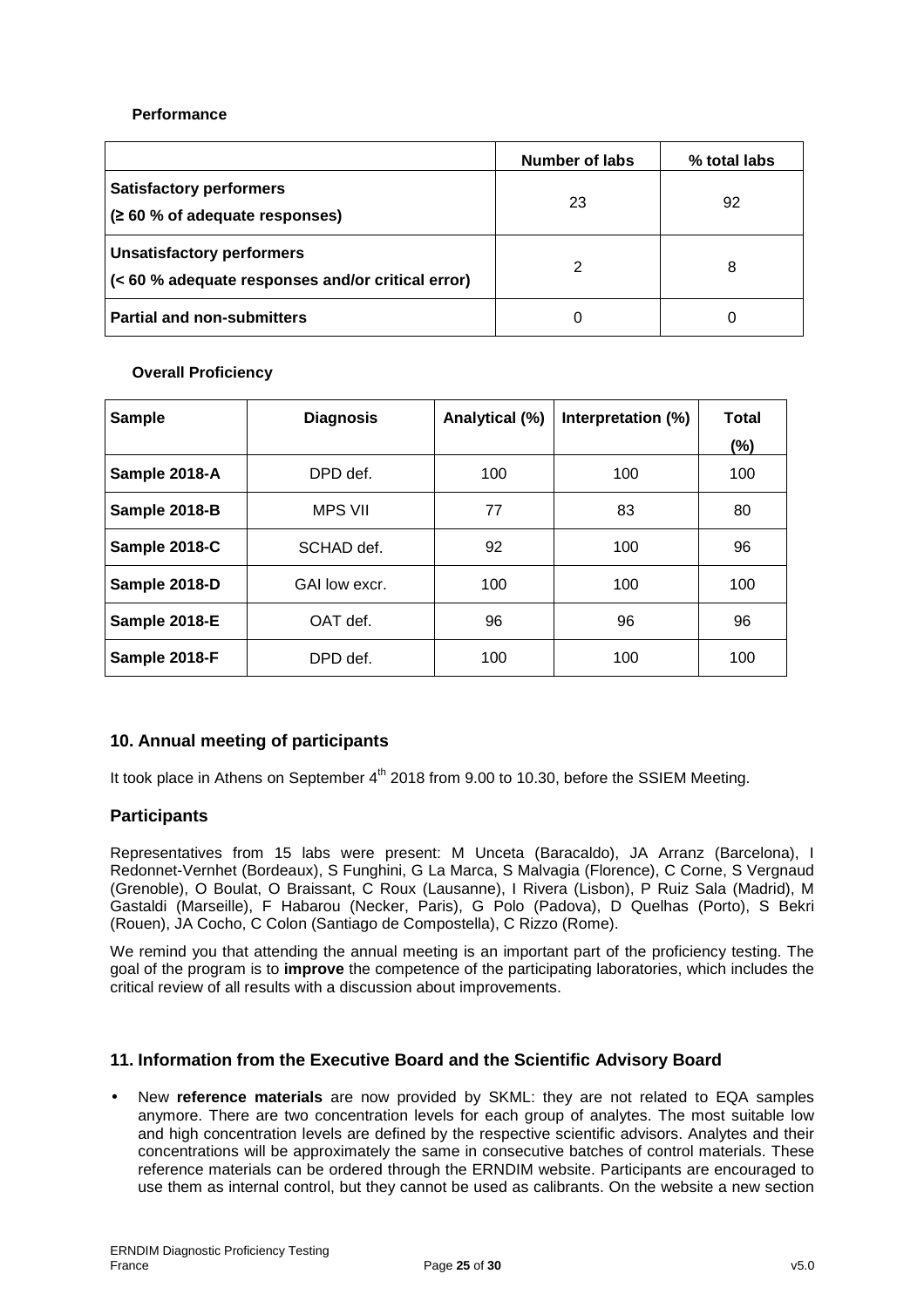for data management completes the ERNDIM internal Quality Control System. Laboratories have the option to submit results and request reports showing their result in the last run in comparison to defined acceptance limits, their own historical data and the mean of all laboratories using the same batch control material.

- A set of **organic acid mixtures** has been developed by Dr Herman ten Brink in Amsterdam, following request and advice from ERNDIM. The product is currently available at: HJ.tenBrink@VUmc.nl
- **Training**: SSIEM Academy training courses.
	- A 2 days course will be been organized on Monday and Tuesday April 29<sup>th</sup> & 30<sup>th</sup> 2019 near Zurich. The program for biochemists includes:
		- Glycogen storage disorders
		- CDG syndromes
		- Mitochondrial diseases
		- Neurotransmitters disorders
	- The lectures will be available on the SSIEM website
- Urine samples: we remind you that every year, each participant must provide to the scheme organizer at least 300 ml of urine from a patient affected with an established inborn error of metabolism or "normal" urine, together with a short clinical report. If possible, please collect 1500 ml of urine: this sample can be sent to all labs participating to one of the DPT schemes. Each urine sample must be collected from a single patient (don't send urine spiked with pathological compounds). Please don't send a pool of urines, except if urine has been collected on a short period of time from the same patient. For "normal" urine, the sample must be collected from a symptomatic patient (don't send urine from your kids!). Annex 1 gives the list of the urine samples sent for DPT France.

As soon as possible after collection, the urine sample must be heated at 56 °C for 20 minutes. Make sure that this temperature is achieved in the entire urine sample, not only in the water bath. Separate 4 aliquots in 10 ml plastic tubes, add stoppers, and freeze these aliquots and the rest of the urine sample in a bulk. Send the bulk and the aliquots on dry ice by rapid mail or express transport to:

> C. VIANEY-SABAN, C. ACQUAVIVA-BOURDAIN Service Maladies Héréditaires du Métabolisme Centre de Biologie et de Pathologie Est 59, Boulevard Pinel 69677 Bron cedex France Tel +33 4 72 12 96 94 e-mail christine.saban@chu-lyon.fr cecile.acquaviva-bourdain@chu-lyon.fr

Please send us an e-mail on the day you send the samples. You will get a 20% discount on your DPT registration fee the following year.

# **12. Reminders**

We remind you that to participate to the DPT-scheme, you must perform at least:

- Amino acids
- Organic acids
- **Oligosaccharides**
- Mucopolysaccharides
- Purines & pyrimidines

If you are not performing one of these assays, you can send the samples to another lab (cluster lab) but you are responsible for the results.

Please send quantitative data for amino acids and, as much as possible, for organic acids.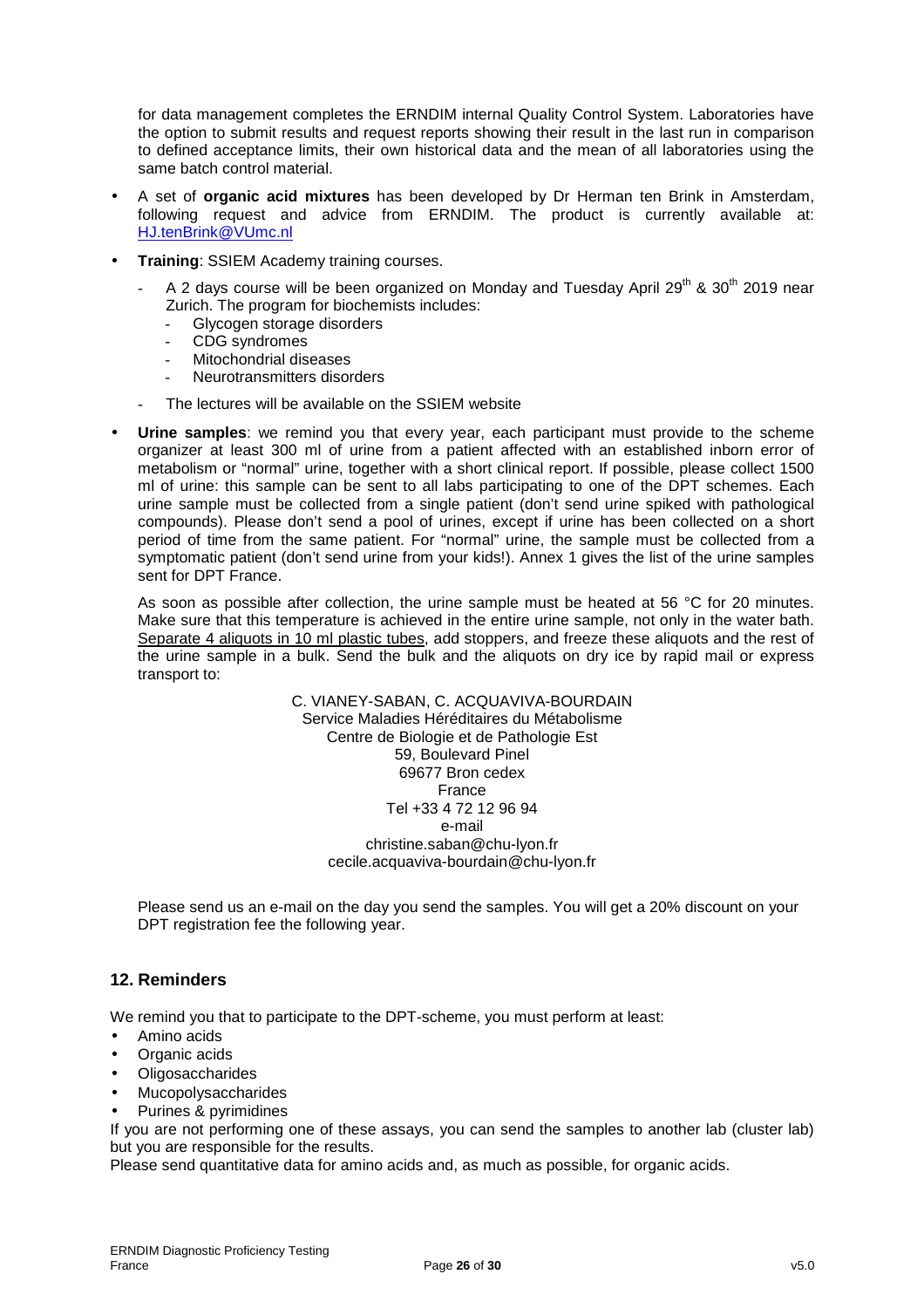# **13. Tentative schedule and fee in 2019**

| Sample distribution                             | 5 February 2019        |
|-------------------------------------------------|------------------------|
| Start of analysis of Survey 2019/1 Website open | March 4                |
| Survey 2019/1 - Results submission              | March 25               |
| Survey 2019/1 - Reports                         | April                  |
| Start of analysis of Survey 2019/2              | June 3                 |
| Survey 2019/2 - Results submission              | June 24                |
| Survey 2019/2 - Reports                         | July                   |
| Annual meeting of participants                  | Sept 3 Rotterdam SSIEM |
| Annual Report 2019                              | December               |

### **14. ERNDIM certificate of participation**

A combined certificate of participation covering all EQA schemes will be provided to all participants who take part in any ERNDIM scheme. For the DPT scheme this certificate will indicate if results were submitted and whether satisfactory performance was achieved in the scheme.

Date of report, 2019-02-11 Name and signature of Scientific Advisor C. VIANEY-SABAN, C. ACQUAVIVA-BOURDAIN Service Maladies Héréditaires du Métabolisme Centre de Biologie et de Pathologie Est 59, Boulevard Pinel 69677 Bron cedex France Tel +33 4 72 12 96 94 e-mail christine.saban@chu-lyon.fr cecile.acquaviva-bourdain@chu-lyon.fr

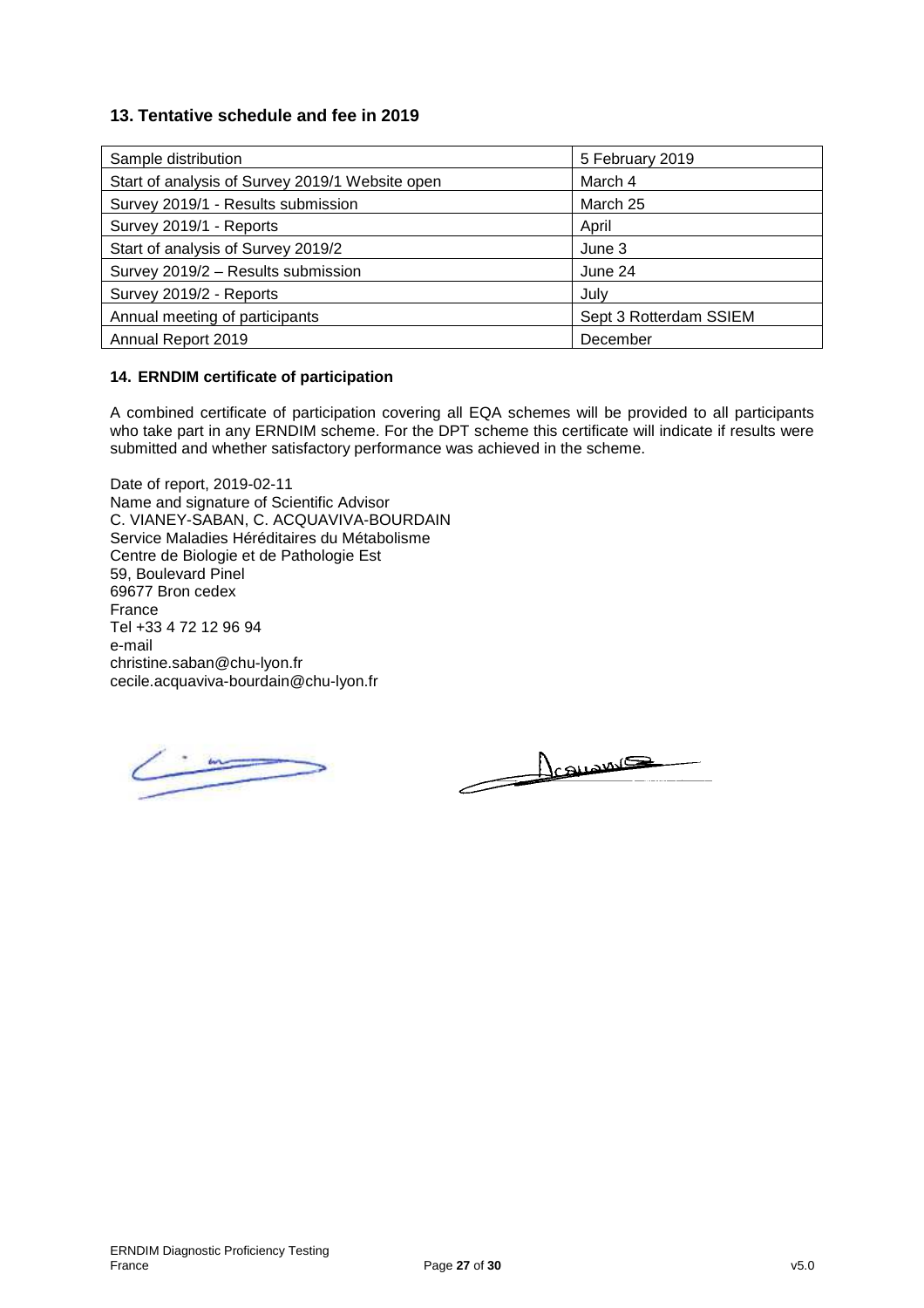

# **ANNEX 1 DIAGNOSTIC PROFICIENCY TESTING (DPT) FRANCE URINE SAMPLES ALREADY SENT**

| 1998:1 | A<br>B                                             | <b>OCT</b><br>Propionic acidemia                                                                 |
|--------|----------------------------------------------------|--------------------------------------------------------------------------------------------------|
| 1999:1 | C<br>E                                             | MPS I or II<br>Cystinuria (common sample)                                                        |
| 1999:2 | D<br>F                                             | <b>CbIC</b><br>HMG-CoA Iyase deficiency                                                          |
| 2000:1 | G<br>Н                                             | Iminodipeptiduria (common sample)<br>Glutathion synthetase                                       |
| 2001:1 | P <sub>1</sub><br>P <sub>2</sub>                   | Mevalonate kinase deficiency<br>L-2-OH glutaric                                                  |
| 2001:2 | P <sub>3</sub><br>P <sub>4</sub>                   | Methylmalonic (common sample)<br>MPS IIIA San Fillippo                                           |
| 2002:1 | P <sub>1</sub><br>P <sub>2</sub>                   | <b>LCHAD</b> deficiency<br>Sulphite oxidase deficiency                                           |
| 2002:2 | P <sub>3</sub><br>P <sub>4</sub>                   | Biotinidase deficiency (common sample)<br>MPS I                                                  |
| 2003:1 | P <sub>1</sub><br>P <sub>2</sub><br>P <sub>3</sub> | Tyrosinemia type I<br>SC-BCAD deficiency<br>Argininosuccinic aciduria                            |
| 2003:2 | P <sub>4</sub><br>P <sub>5</sub><br>P <sub>6</sub> | MCC deficiency<br>Sialidosis (common sample)<br><b>MSUD</b>                                      |
| 2004:1 | P <sub>1</sub><br>P <sub>2</sub><br>P <sub>3</sub> | Tyrosinemia type I, treated patient<br>Propionic acidemia<br>Non metabolic disease, septic shock |
| 2004:2 | P4<br>P <sub>5</sub><br>P <sub>6</sub>             | Mevalonic aciduria (common sample)<br>Fucosidosis<br>Alkaptonuria                                |
| 2005:1 | P <sub>1</sub><br>P <sub>2</sub><br>P <sub>3</sub> | Isovaleric acidemia<br>Tyrosinemia type II (common sample)<br>Disorder of peroxysome biogenesis  |
| 2005:2 | P4<br>P <sub>5</sub><br>P <sub>6</sub>             | Multiple acyl-CoA dehydrogenase deficiency<br>Alpha-mannosidosis<br>4-hydroxybutyric aciduria    |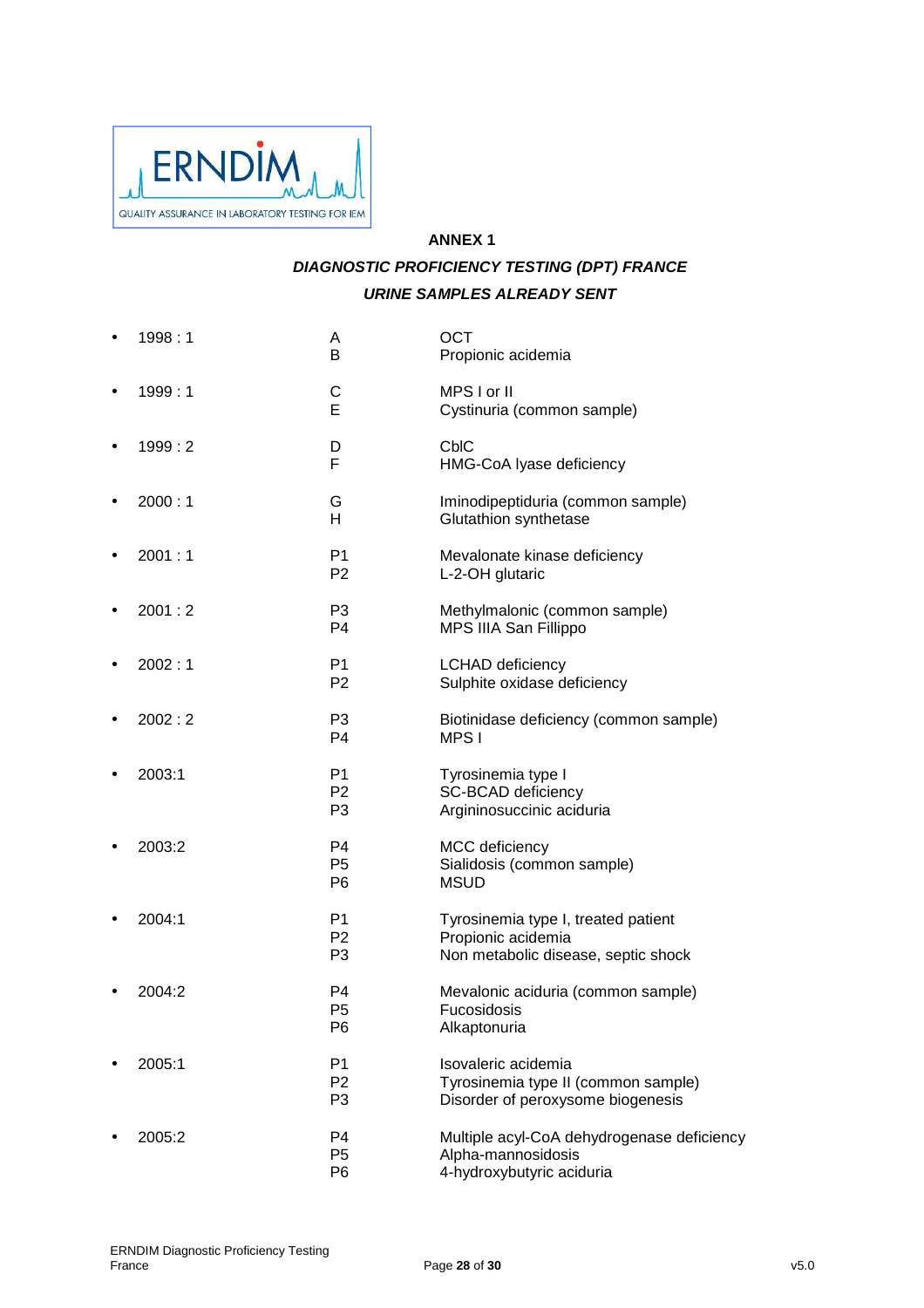| 2006:1 | P1<br>P <sub>2</sub><br>P <sub>3</sub>             | Aromatic amino acid decarboxylase deficiency<br>Hyperoxaluria type I<br>Mucopolysaccharidosis type VI              |
|--------|----------------------------------------------------|--------------------------------------------------------------------------------------------------------------------|
| 2006:2 | P <sub>4</sub><br>P <sub>5</sub><br>P <sub>6</sub> | Hypophosphatasia (common sample)<br>Lysinuric protein intolerance<br>MCAD deficiency                               |
| 2007:1 | P <sub>1</sub><br>P <sub>2</sub><br>P3             | Mitochondrial acetoacetyl-CoA thiolase<br>Homocystinuria due to CBS deficiency<br>Hyperlysinemia (common sample)   |
| 2007:2 | P4<br>P <sub>5</sub><br>P <sub>6</sub>             | Aspartylglucosaminuria<br>Phenylketonuria<br><b>SCAD</b> deficiency                                                |
| 2008:1 | P <sub>1</sub><br>P <sub>2</sub><br>P <sub>3</sub> | Cbl C/D<br>Mucopolysaccharidosis type III (common sample)<br>2-hydroxyglutaric aciduria                            |
| 2008:2 | P4<br>P <sub>5</sub><br>P <sub>6</sub>             | Glycerol kinase deficiency<br>-mannosidosis<br>3-methylcrotonyglycinuria                                           |
| 2009:1 | P <sub>1</sub><br>P <sub>2</sub><br>P <sub>3</sub> | Mucopolysaccharidosis type III<br>Salla disease (common sample)<br>No metabolic disorder                           |
| 2009:2 | P <sub>4</sub><br>P <sub>5</sub><br>P <sub>6</sub> | Glutaric aciduria type I<br>Iminodipetiduria<br>Multiple acyl-CoA dehydrogenase deficiency                         |
| 2010:1 | P <sub>1</sub><br>P <sub>2</sub><br>P <sub>3</sub> | Mevalonic aciduria<br>Aminoacylase I deficiency<br>No metabolic disorder                                           |
| 2010:2 | P <sub>4</sub><br>P <sub>5</sub><br>P6             | Sialidosis type I (common sample)<br>Glutaric aciduria type I<br>Aspartylglucosaminuria                            |
| 2011:1 | A<br>В<br>$\mathsf C$                              | Molybdenum cofactor deficiency<br>GAMT deficiency (common sample)<br>Methylmalonic semialdehyde dehydrogenase def. |
| 2011:2 | D<br>E<br>F                                        | Mucopolysaccharidosis type IVA (Morquio)<br>Phenylketonuria<br>Citrullinemia type I                                |
| 2012:1 | A<br>B<br>C                                        | Intermittent MSUD (common sample)<br><b>HHH</b> syndrome<br>Mucopolysaccharidosis type I                           |
| 2012:2 | D<br>E<br>F                                        | "RedBulluria"<br><b>CbIC</b><br><b>SCAD</b> deficiency                                                             |
| 2013:1 | Α<br>B<br>$\mathsf{C}$                             | NFU1 deficiency<br>MNGIE syndrome (educational)<br>Lysinuric protein intolerance (common sample)                   |